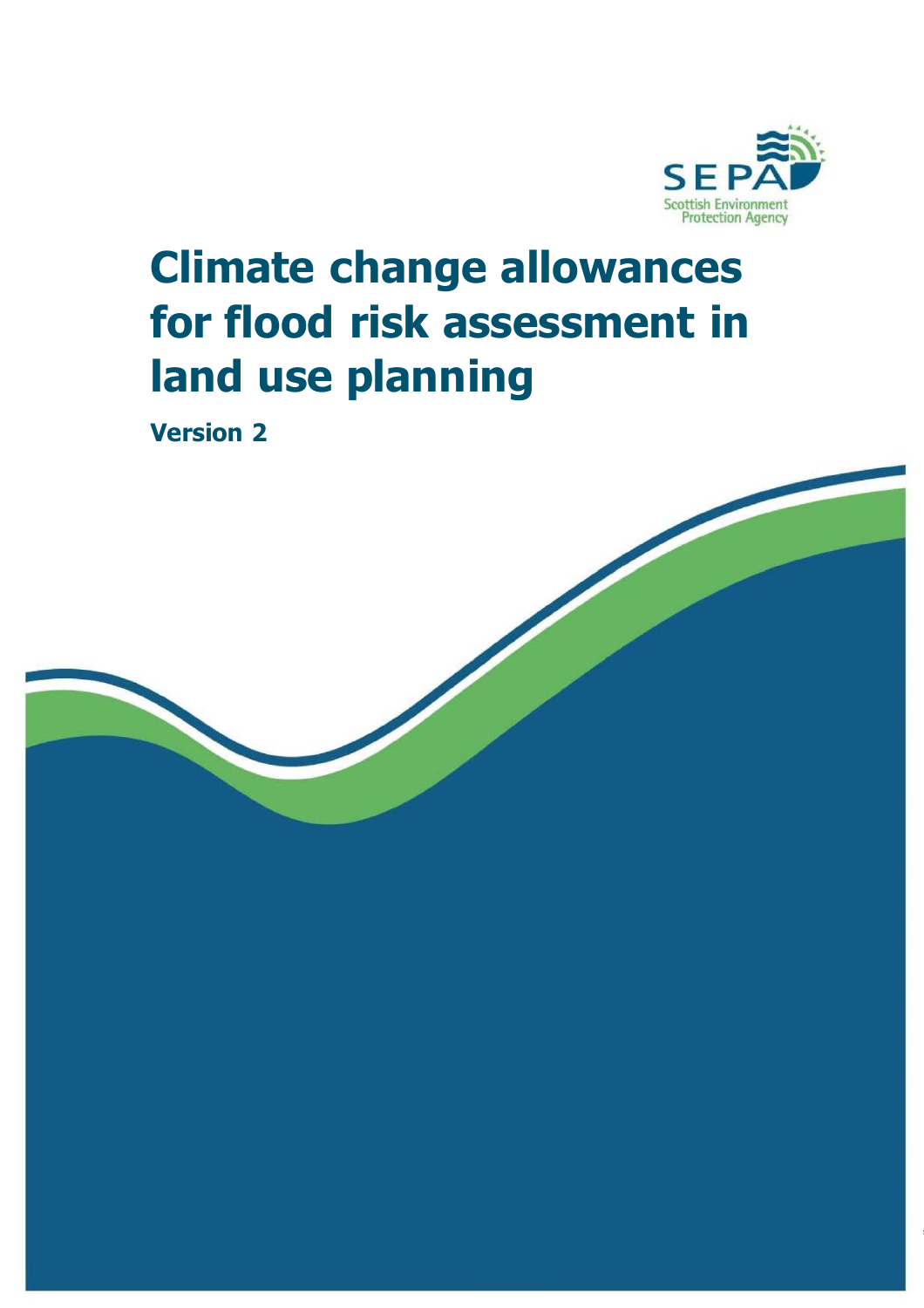| SCOTTISH ENVIRONMENT PROTECTION AGENCY                                   | Identifier: LUPS-CC1   |  |
|--------------------------------------------------------------------------|------------------------|--|
| <b>Land Use Planning System</b><br><b>SEPA Guidance</b>                  | Pages: 25              |  |
|                                                                          | Version no: 2          |  |
|                                                                          | Issue date: March 2022 |  |
| Climate change allowances for flood risk assessment in land use planning |                        |  |

#### **Update Summary**

| <b>Version</b> | <b>Description</b>                               |
|----------------|--------------------------------------------------|
| Version 2      | Update to peak flow and peak rainfall allowances |

#### **Notes**

This document provides SEPA guidance on land use planning and flood risk. It is based on SEPA's interpretation of national planning policy and duties and requirements under relevant legislation.

This document is uncontrolled if printed. Always refer to the online document for accurate and up-todate information.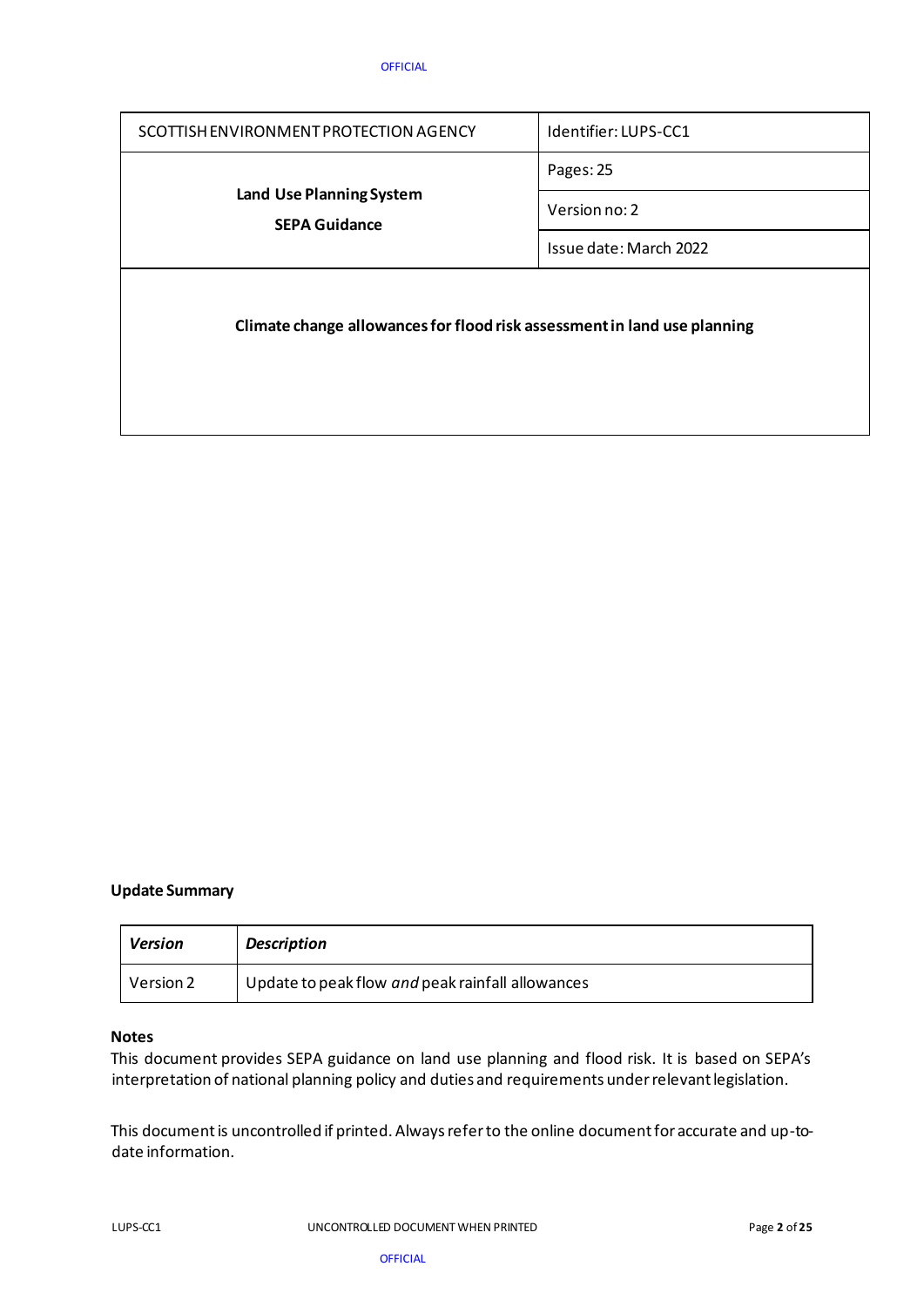# **Contents**

| <b>Section</b>                                            | Page |
|-----------------------------------------------------------|------|
| 1. Purpose of the guidance                                | 4    |
| 2. Delivering climate resilient places                    | 4    |
| 3. Policy context                                         | 5    |
| 4. Climate change allowances and when they should be used | 5    |
| 5. Types of allowance                                     | 6    |
| 5.1 Peak river flow                                       | 6    |
| 5.2 Peak rainfall intensity                               | 8    |
| 5.3 Sea level rise                                        | 10   |
| <b>Appendix One: Worked Examples</b>                      | 12   |
| Appendix Two: Technical Background Paper                  | 13   |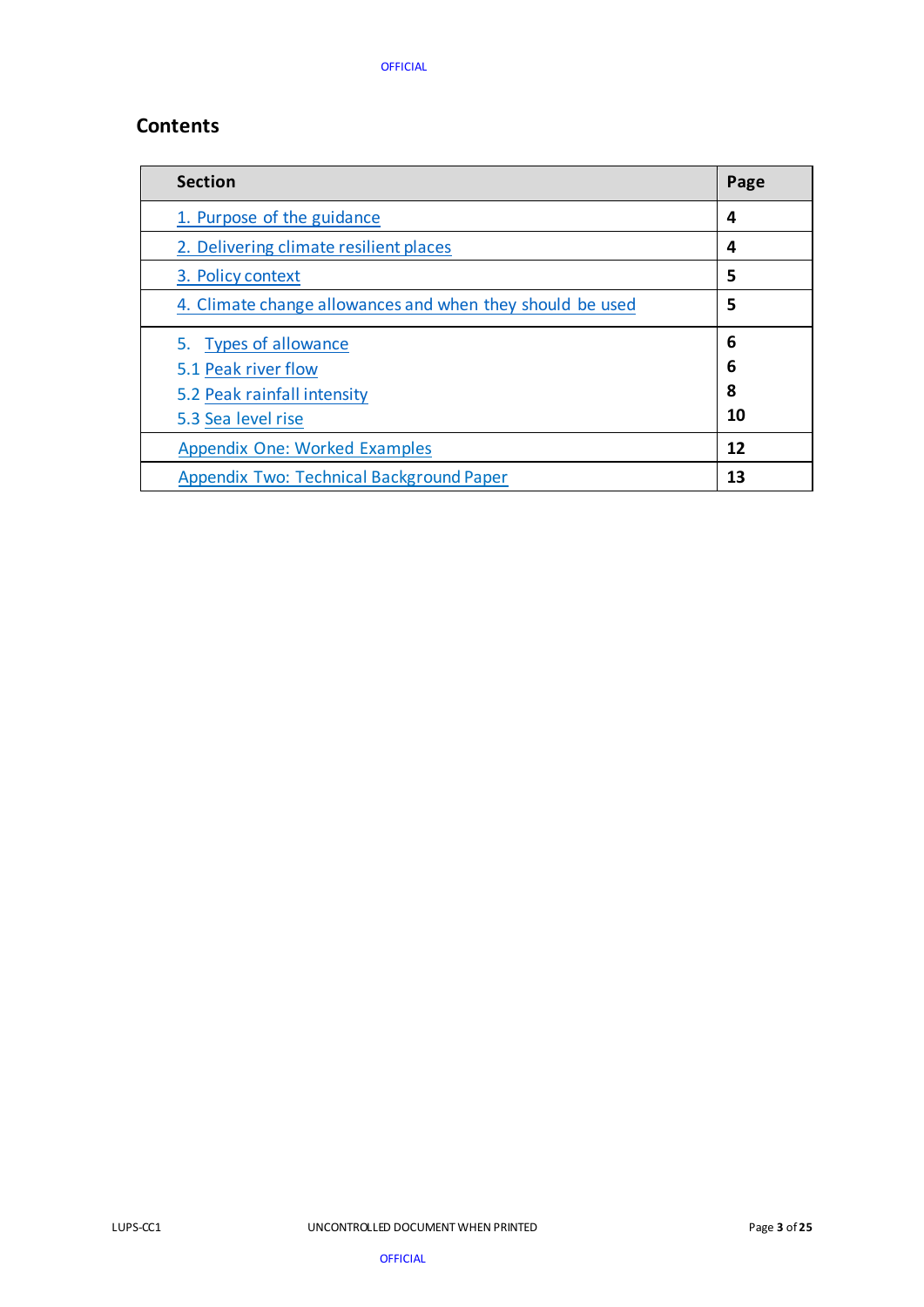# <span id="page-3-0"></span>**1. Purpose of the guidance**

This guidance sets out recommended allowances for climate change that can be used for flood risk assessment. It replaces Version 1 of the guidance published in 2019.

This guidance allows planning authorities in Scotland to underpin their land use planning decisions with the best evidence available. It will be updated to take on board feedback from users and as the evidence on climate science evolves.

The information in this guidance is supported by [a Technical Background Paper](#page-13-0) (Appendix 2), which sets out the climate science and modelling assumptions that underpin the recommended allowances.

The allowances are available to view in mapped for[m here](https://scottishepa.maps.arcgis.com/apps/webappviewer/index.html?id=2ddf84e295334f6b93bd0dbbb9ad7417)[.](https://arcg.is/14KryW0) 

# <span id="page-3-1"></span>**2. Delivering climate-resilient places**

If Scotland is to be a successful country where our communities and businesses flourish, we need to ensure that we create places that are adapted to climate change so they can stand the test of time. It is widely accepted that climate change is now affecting every country on Earth through changing weather patterns, sea level rise and more extreme weather events. It is vital that we understand the potential implications of these changes in Scotland for flood risk if we are to ensure the resilience and wellbeing of our communities and businesses for the future. This guidance provides decision makers with information on the implications of future climate change on flood risk across Scotland based upon the best science available.

There is evidence that climate change is already affecting Scotland. The average temperature in the last decade (2010 to 2019) was 0.69°C warmer than the 1961 - 1990 average, and annual rainfall was 9% higher over the same period. Sea level rise is also likely to be an important risk for Scotland, with the mean sea level around the UK having risen by approximately 1.4 mm/year from the start of the  $20$ th century<sup>1</sup>.

Considering climate change adaptation in land use planning is essential: an early understanding of potential future impacts reduces risk associated with long term investment decisions. This guidance should therefore be of particular interest to planning authorities in considering the implications of flood risk in planning decisions. National planning policy promotes a precautionary approach to flood risk, taking account of the predicted effects of climate change. This guidance helps planning authorities and others involved in the assessment of flood risk implement this approach.

<sup>&</sup>lt;sup>1</sup> Climate Projections for Scotland – Summary, 2021, based on Met Office analysis:

[https://www.adaptationscotland.org.uk/application/files/5816/1797/9967/LOW\\_RES\\_4656\\_Climate\\_Projections\\_report\\_FINAL.pdf](https://www.adaptationscotland.org.uk/application/files/5816/1797/9967/LOW_RES_4656_Climate_Projections_report_FINAL.pdf)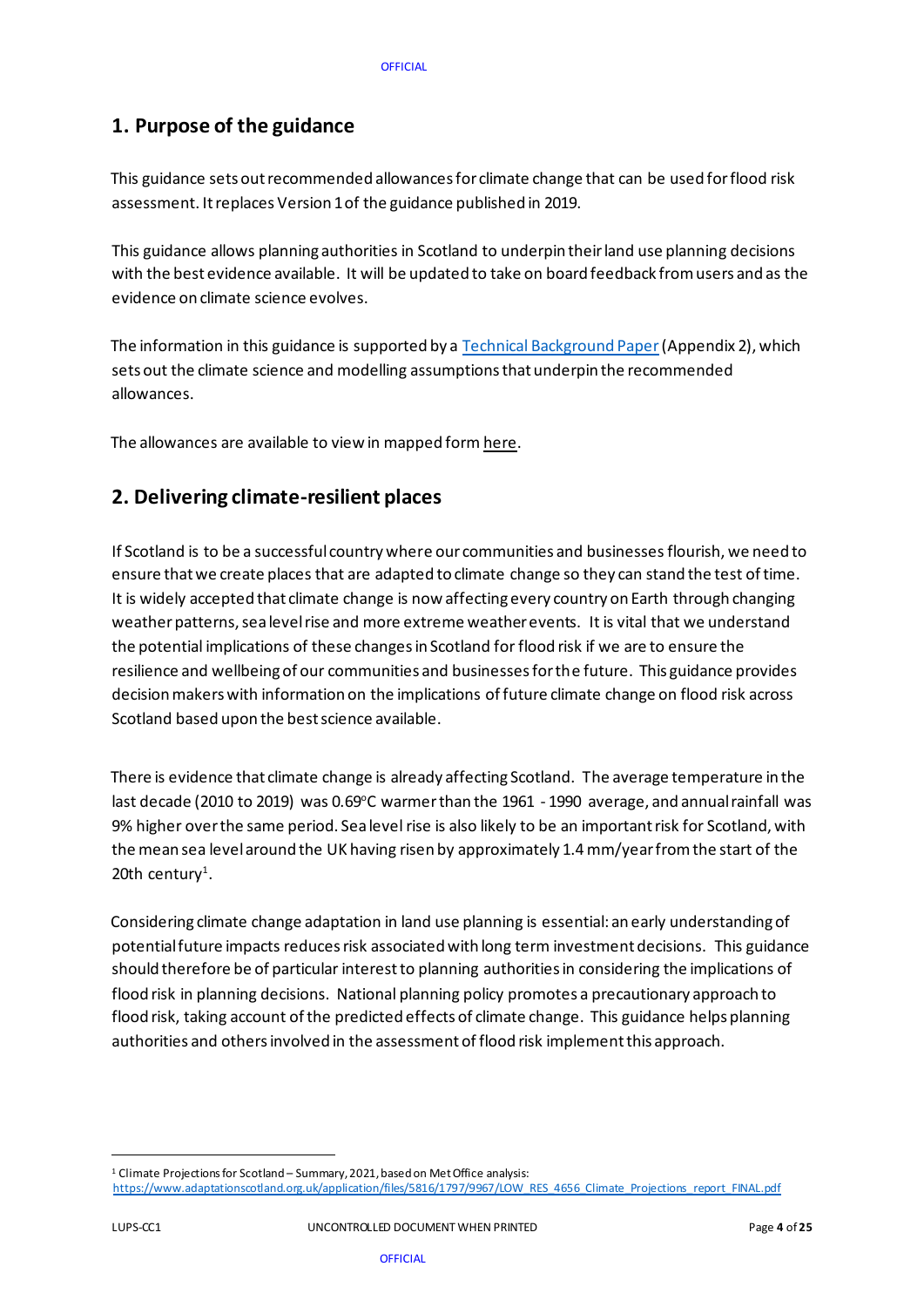# <span id="page-4-0"></span>**3. Policy Context**

[The Climate Change \(Scotland\) Act 2009](http://www.legislation.gov.uk/asp/2009/12/contents) places duties on public bodies to contribute to climate change mitigation, climate change adaptation, and to act sustainably. Scottish Government guidance on [Delivering Sustainable Flood Risk Management](https://www.gov.scot/publications/flood-risk-management-scotland-act-2009-delivering-sustainable-flood-risk-management/) identifies land use planning decisions as one of the most powerful tools available to manage flood risk. The following sections provide guidance on recommended climate change allowances for river, coastal and surface water flooding based upon the current evidence base.

# <span id="page-4-1"></span>**4. Climate change allowances and when they should be used**

A climate change allowance is a prediction of anticipated change in peak river flow, peak rainfall intensity orsea level rise caused by future climate change. The type of allowance used will depend upon the type of flooding being considered and, for river (fluvial) flooding, the size of catchment or location. A summary is provided below with links to the relevant sections of this guidance.

[Figure 1](#page-4-2) will help you identify the appropriate type of climate change allowance to use in your flood risk assessment.

<span id="page-4-2"></span>

#### **Figure 1**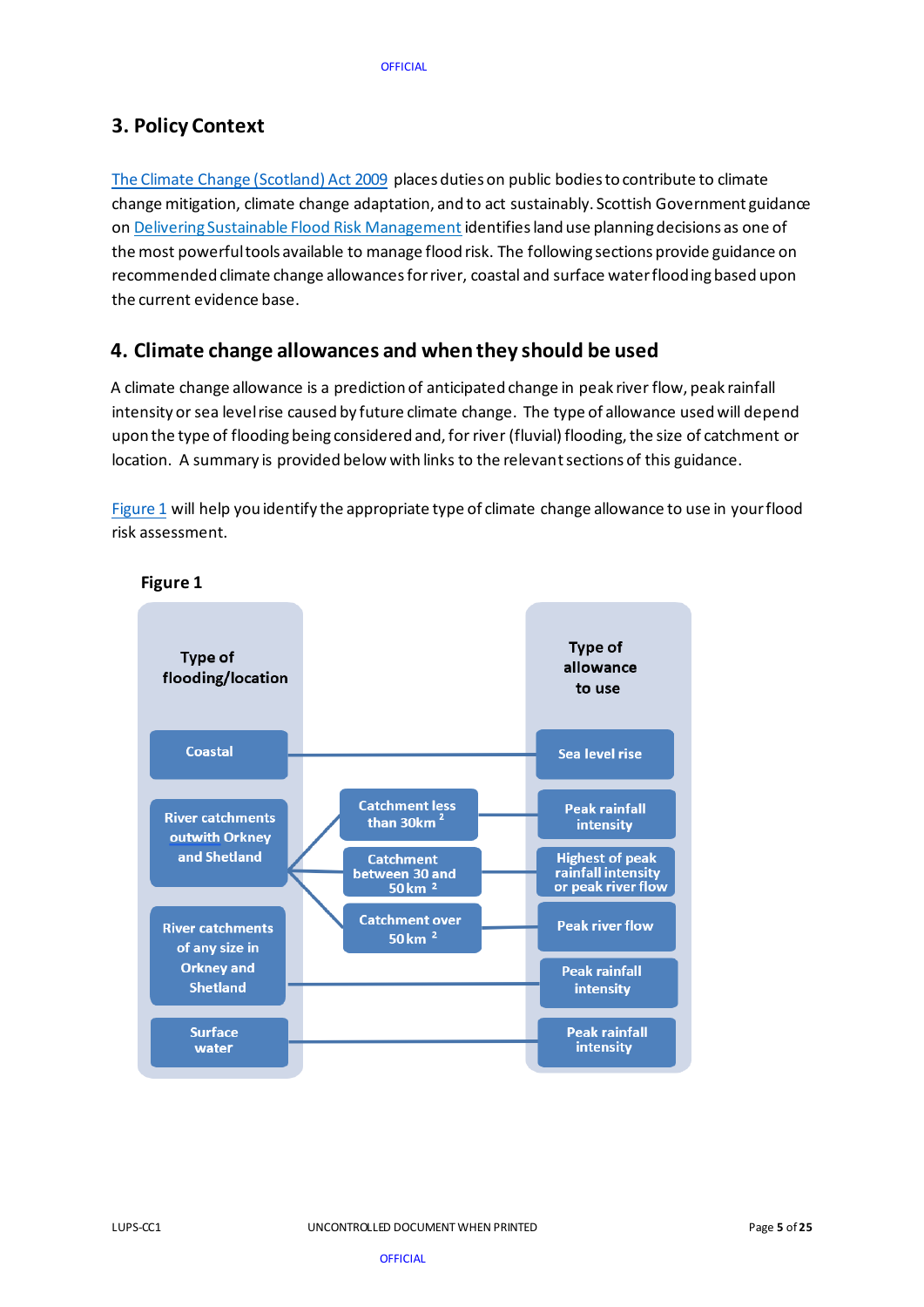### <span id="page-5-0"></span>**5. Types of allowance**

### <span id="page-5-1"></span>**5.1 Peak River Flow**

#### **Peak river flow allowances should be used for:**

- River catchments greater than 50km<sup>2</sup> excluding catchments in Orkney and Shetland.
- River catchments (excluding those in Orkney and Shetland) between 30km<sup>2</sup> and 50km<sup>2</sup> where the peak river flow uplift is greater than the flow increase resulting from using the peak rainfall intensity uplift.

#### **5.1.1 Background**

A 2020 study commissioned by the Environment Agency (and contributed to by SEPA to ensure outputs covered Scotland) was carried out by the UK Centre for Ecology and Hydrology to assessthe impact of climate change on fluvial flood peaks (this study is referred to as 'CEH 2020 <code>study $^{\scriptscriptstyle 2\prime}$ </code> henceforth). The CEH 2020 study was itself based upon th[e UK Climate Projections 2018 \(UKCP18\)](https://www.metoffice.gov.uk/research/approach/collaboration/ukcp/index).

The figures presented in Table 1 reflect both the regional differences identified within the UKCP18 projections and how catchments respond to climate change.

#### **5.1.2 How the allowances should be applied**

Us[e Map 1](#page-7-1) to determine which River Basin Region is applicable to your assessment, then apply the r[e](https://sepaweb.maps.arcgis.com/apps/webappviewer/index.html?id=a01f82dbc66145f4a4b558d7b840f51a&extent=-2086266.4068%2C6926044.231%2C1044594.2717%2C9056497.0833%2C102100)levant regional flow allowance from Table 1 overleaf. Alternatively, you can use the [webmap](https://scottishepa.maps.arcgis.com/apps/webappviewer/index.html?id=2ddf84e295334f6b93bd0dbbb9ad7417) to identify the applicable allowance.

For river catchments between 30km<sup>2</sup> and 50km<sup>2</sup> a comparison of the peak flow and peak rainfall intensity uplift is required to determine which is the greater. Where required, this can be done using an appropriate rainfall runoff model (e.g., ReFH2 or FEH R-R) to apply the rainfall intensity uplift, and the resultant increase in flow (compared with the baseline scenario) compared with the peak river flow allowance. Note that this does not in any way inform whether statistical or rainfall runoff methods offer the most suitable flow estimation approach for the catchment;this is only to determine whether the climate change uplift should be taken from the pre-determined flow uplifts (the peak river flows), or from an event-scale determination of the flow uplift from a rainfall runoff model. Either peak flow uplift can then be applied to statistical approaches, where those are most appropriate for the catchment. Further guidance on how this should be done can be found in [Question 21](#page-23-0) and a worked example can be found i[n Appendix 1.](#page-12-0)

<sup>2</sup> Kay, A.L., Rudd, A.C., Fry, M., Nash, G., Allen, S. 2021. Climate change impacts on peak river flows: combining national-scale hydrological modelling and probabilistic projections. Climate Risk Management 31 (2020).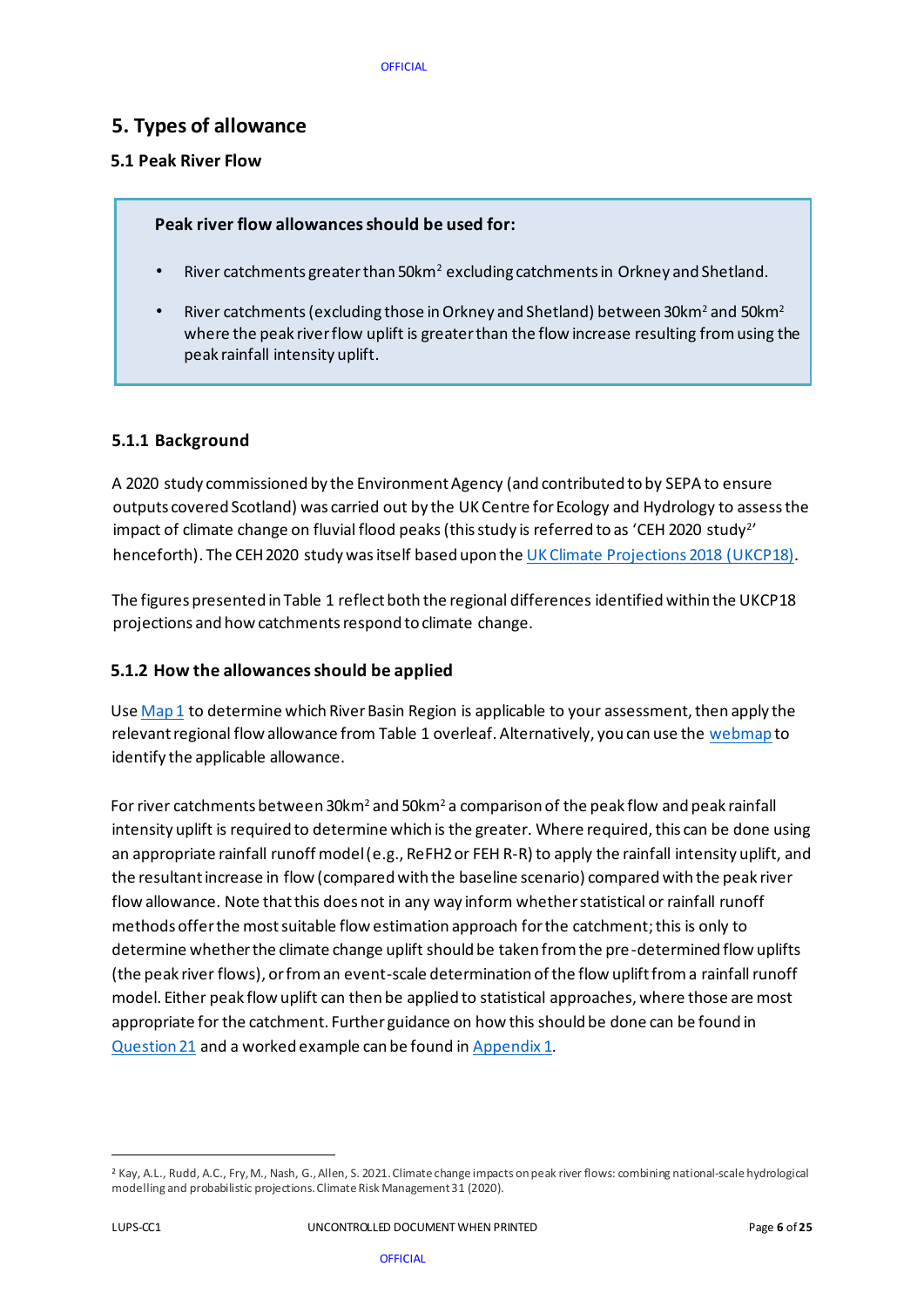| <u>awic 2. . Can in ci no h ano hanced wy niver basin neglon</u> |                                                      |  |  |
|------------------------------------------------------------------|------------------------------------------------------|--|--|
| <b>River Basin Region</b>                                        | Total change to the year 2100 (%)                    |  |  |
| <b>Argyll</b>                                                    | 59                                                   |  |  |
| Clyde                                                            | 49                                                   |  |  |
| Forth                                                            | 56                                                   |  |  |
| <b>North-East Scotland</b>                                       | 34                                                   |  |  |
| <b>North Highland</b>                                            | 40                                                   |  |  |
| Orkney                                                           | Use peak rainfall intensity allowance - see Figure 1 |  |  |
| <b>Shetland</b>                                                  | Use peak rainfall intensity allowance - see Figure 1 |  |  |
| Solway                                                           | 53                                                   |  |  |
| Tay                                                              | 53                                                   |  |  |
| <b>Tweed</b>                                                     | 59                                                   |  |  |
| <b>Western Isles</b>                                             | 58                                                   |  |  |
| <b>West Highland</b>                                             | 58                                                   |  |  |

### **Table 1: Peak river flow allowances by River Basin Region**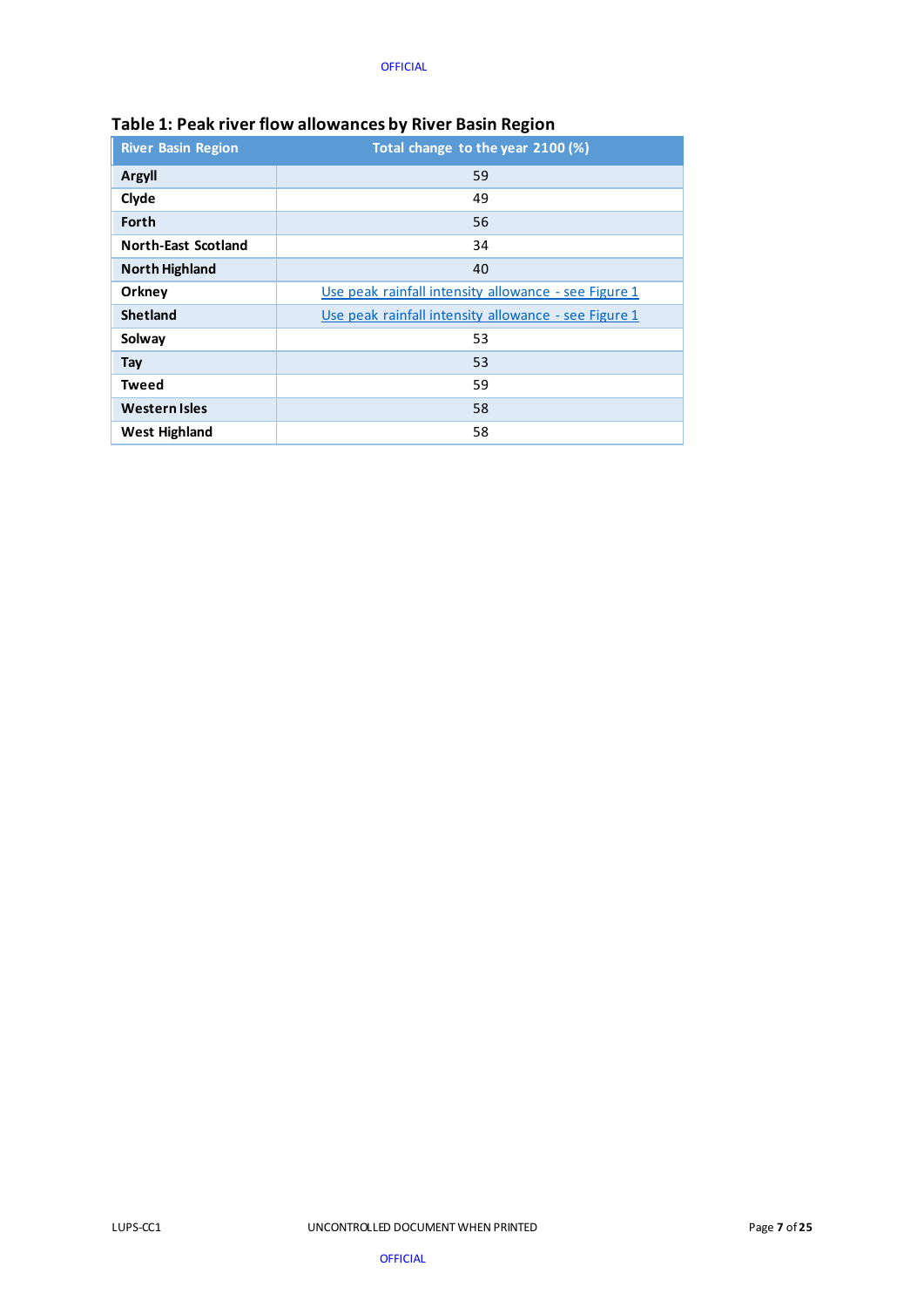<span id="page-7-1"></span><span id="page-7-0"></span>

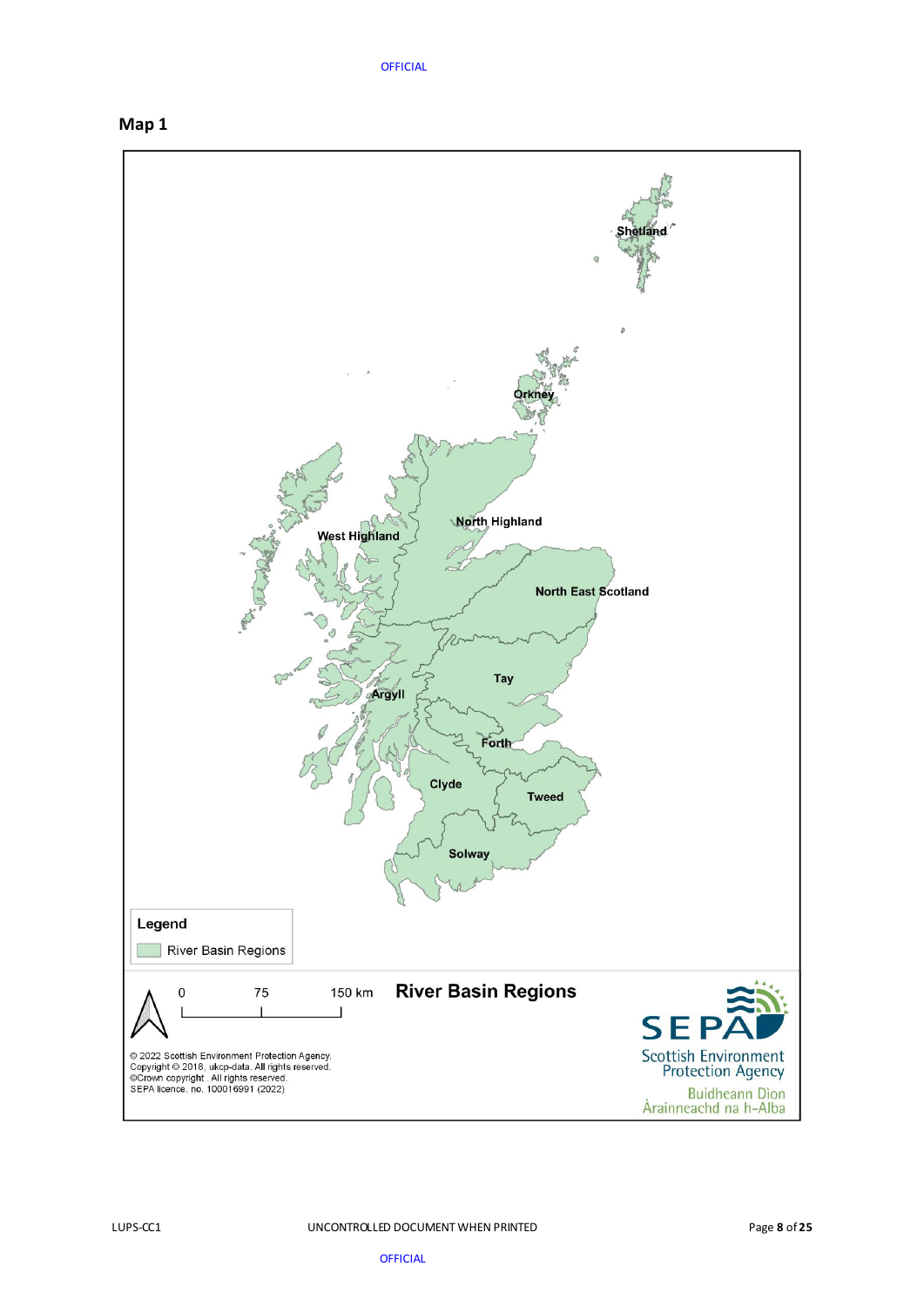# **5.2 Peak rainfall intensity**

### **Peak rainfall intensity allowances should be used for:**

- River catchments smaller than 30km<sup>2</sup>
- River catchments (excluding those in Orkney and Shetland) between 30km2 and 50km2 where the peak river flow uplift is smaller than the flow increase resulting from using the peak rainfall intensity uplift
- River catchments of any size in Orkney and Shetland
- Surface water flooding

#### **5.2.1 Background**

Rainfall allowances can be used to provide a more accurate estimation for fluvial uplifts in small 'flashy' catchments. Small watercourses are impacted because of the high volume of runoff relative to their channel capacity. Increases in rainfall intensity due to climate change are likely to result in an increase in the severity and frequency of flooding incidents on small watercourses.

The 2021 FUTURE-DRAINAGE<sup>3</sup> project provides the most recent analysis of predicted increase in rainfall intensity due to climate change, based upon the [UK Climate Projections 2018 \(UKCP18\)](https://www.metoffice.gov.uk/research/approach/collaboration/ukcp/index) .

### **5.2.2 How the allowances should be applied**

Use  $Map_1$  to determine which river basin region is applicable to your assessment, then apply the relevant allowance from Table 2 overleaf – this should be done by adjusting the design rainfall by the relevant allowance within a rainfall-runoff method (further information can be found in our [Technical Flood Risk Guidance for Stakeholders\)](https://www.sepa.org.uk/media/162602/ss-nfr-p-002-technical-flood-risk-guidance-for-stakeholders.pdf). Alternatively, you can use th[e web map](https://scottishepa.maps.arcgis.com/apps/webappviewer/index.html?id=2ddf84e295334f6b93bd0dbbb9ad7417) [to iden](https://scottishepa.maps.arcgis.com/apps/webappviewer/index.html?id=2ddf84e295334f6b93bd0dbbb9ad7417)tify the applicable allowance.

For river catchments between 30km<sup>2</sup> and 50km<sup>2</sup> a comparison of the peak flow and peak rainfall intensity uplift is required to determine which is the greater. Where required, this can be done using an appropriate rainfall runoff model (e.g., ReFH2 or FEH R-R) to apply the rainfall intensity uplift, and the resultant increase in flow (compared with the baseline scenario) compared with the peak river flow allowance. Note that this does not in any way inform whether statistical or rainfall runoff methods offer the most suitable flow estimation approach for the catchment; this is only to determine whether the climate change uplift should be taken from the pre-determined flow uplifts (the peak river flows), or from an event-scale determination of the flow uplift from a rainfall runoff model. Either peak flow uplift can then be applied to statistical approaches, where those are most

<sup>&</sup>lt;sup>3</sup> FUTURE DRAINAGE: Guidance for Water and Sewerage Companies and Flood Risk Management Authorities: Recommended uplifts for applying to design storms, [2021, Prepared by Murray Dale, JBA Consulting](https://artefacts.ceda.ac.uk/badc_datadocs/future-drainage/FUTURE_DRAINAGE_Guidance_for_applying_rainfall_uplifts.pdf)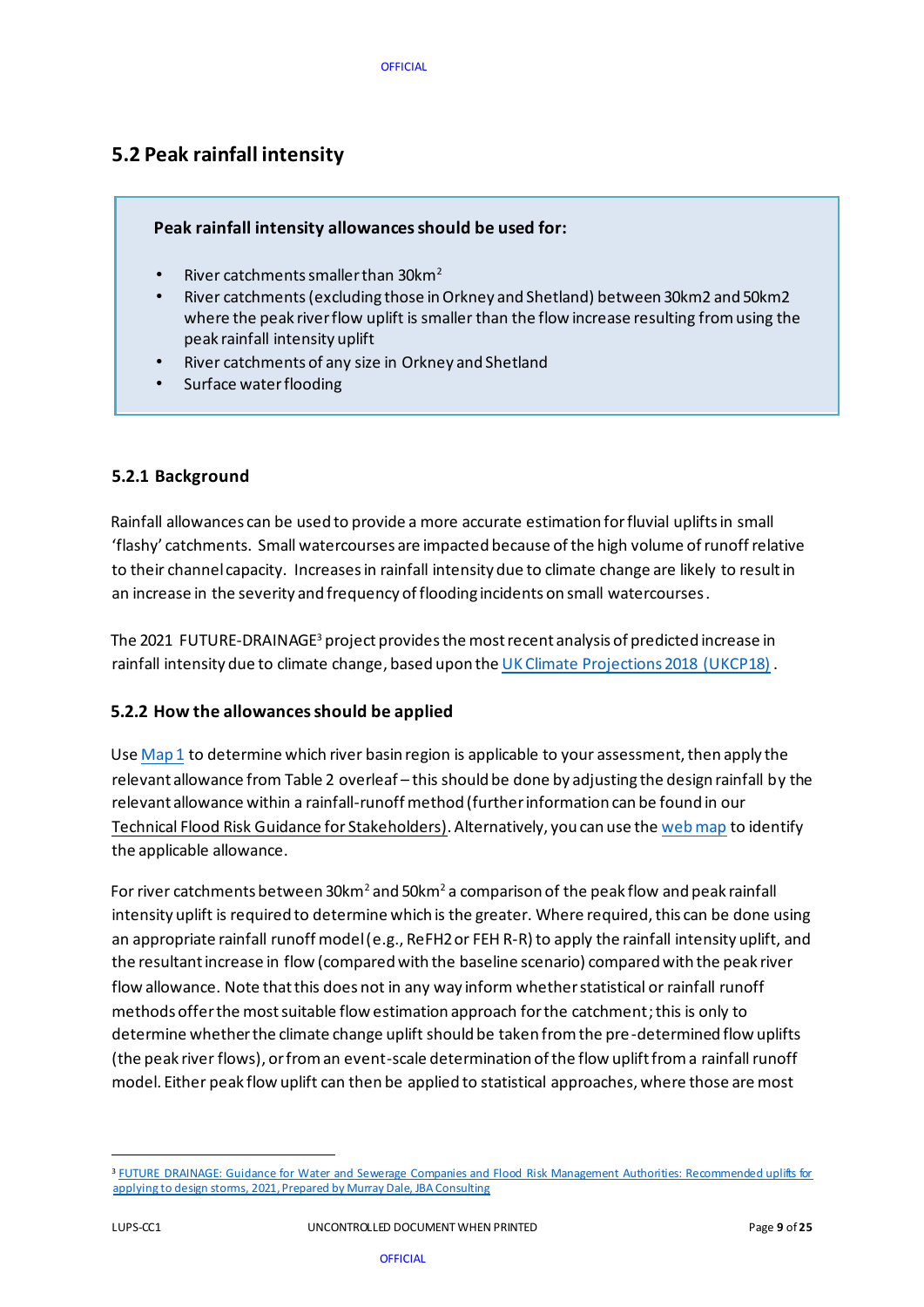appropriate for the catchment. Further guidance on how this should be done can be found in [Question](#page-23-0) 21 and a worked example can be found i[n Appendix 1.](#page-12-0)

Note that these allowances can also be used in the design of surface water management infrastructure.

| <b>River Basin Region</b>  | Total change to the year 2080 (%)  |
|----------------------------|------------------------------------|
| Argyll                     | 46                                 |
| Clyde                      | 41                                 |
| Forth                      | 39                                 |
| <b>North-East Scotland</b> | 37                                 |
| <b>North Highland</b>      | 42                                 |
| Orkney                     | 40                                 |
| <b>Shetland</b>            | Use Orkney peak rainfall allowance |
| Solway                     | 38                                 |
| Tay                        | 39                                 |
| <b>Tweed</b>               | 35                                 |
| <b>Western Isles</b>       | 48                                 |
| West Highland              | 48                                 |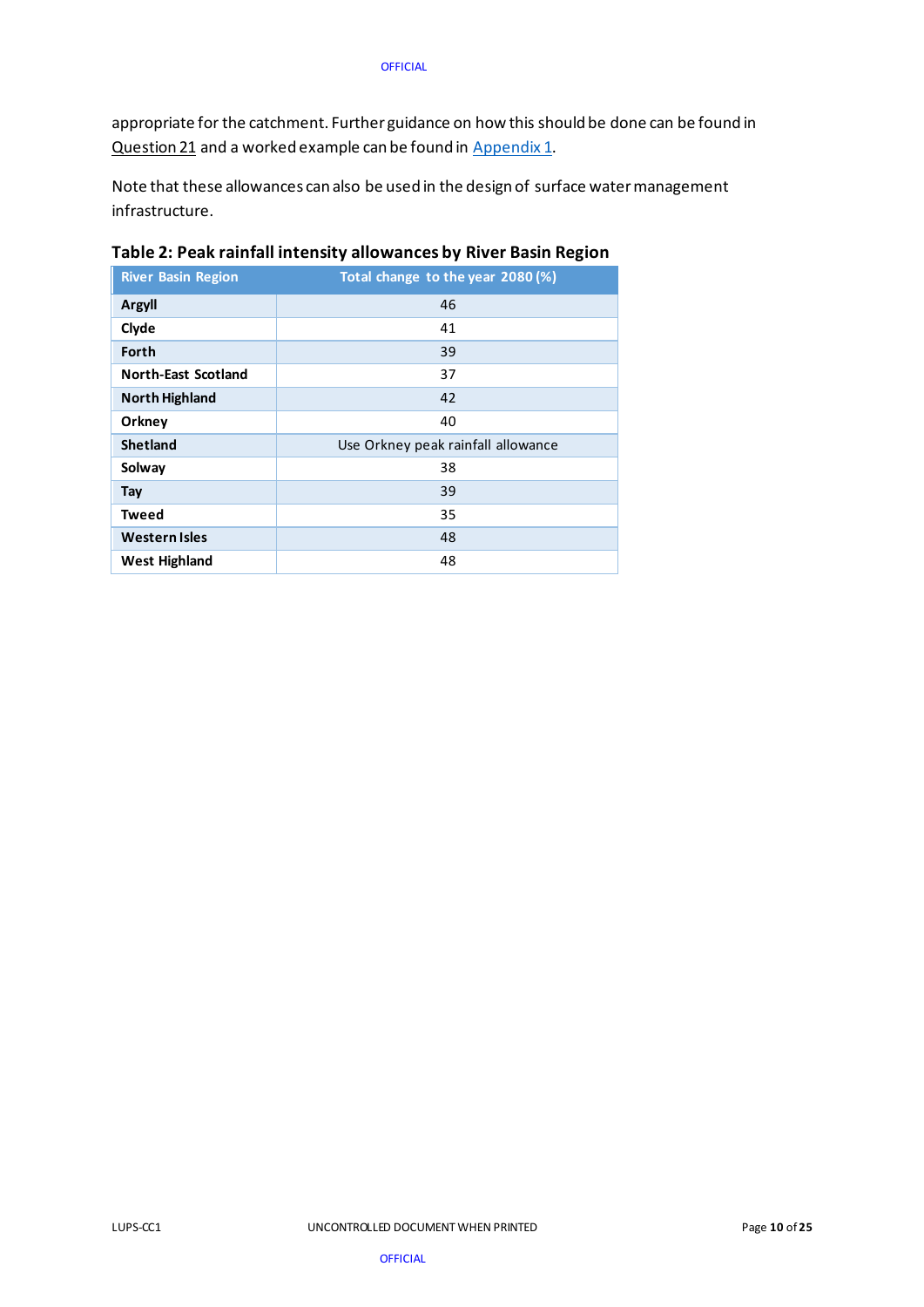### <span id="page-10-0"></span>**5.3 Sea level rise**

 **Sea level rise allowances should be used for:** 

• Coastal flooding

### **5.3.1 Background**

Changes in sea level rise are driven by the thermal expansion of the ocean as well as the addition of water through global ice melt. Within Scotland, these impacts are being partially offset by glacial isostatic rebound - the ongoing rise of land formally depressed by the huge weight of ice sheets during the last glacial period. Isostatic rebound is the key driver for the differences in the rate of cumulative rise shown in Table 3. The allowances set out in Table 3 give the cumulative sea level rise from 2017 to 2100 based on the outputs fro[m UK](https://www.metoffice.gov.uk/research/collaboration/ukcp) [Climate](https://www.metoffice.gov.uk/research/collaboration/ukcp) [Projections 2018](https://www.metoffice.gov.uk/research/collaboration/ukcp) [\(UKCP18\).](https://www.metoffice.gov.uk/research/collaboration/ukcp) However, given that sea level rise will continue well beyond the end of the 21<sup>st</sup> century, we recommend that an additional allowance of 0.15m per decade after the year 2100 be applied where the design life of a development is known to extend beyond that date. Further information can be foun[d here](#page-17-0).

Information on offshore wave climate and storm surges is provided in [Question 7.](#page-17-1)

We expect sea level rise to increase the rate of coastal erosion. [Scotland's National Coastal](http://www.dynamiccoast.com/) Change [Assessment](http://www.dynamiccoast.com/) can be used to identify areas of coastline that are potentially vulnerable to erosion.

#### **5.3.2 How the allowances should be applied**

Us[e Map 1](#page-7-1) to determine which River Basin Region is applicable to your assessment and then apply the appropriate sea level rise figure from Table 3 overleaf and add to the baseline coastal flood level<sup>4</sup> for the relevant location. Alternatively, you can use ou[r web map](https://scottishepa.maps.arcgis.com/apps/webappviewer/index.html?id=2ddf84e295334f6b93bd0dbbb9ad7417) to identify the applicable allowance. Please note that the additional 0.15m allowance per decade beyond 2100 is not displayed on the web map.

<sup>4</sup> Coastal design (or flood) levels are derived from the Coastal Flood Boundary (CFB) dataset.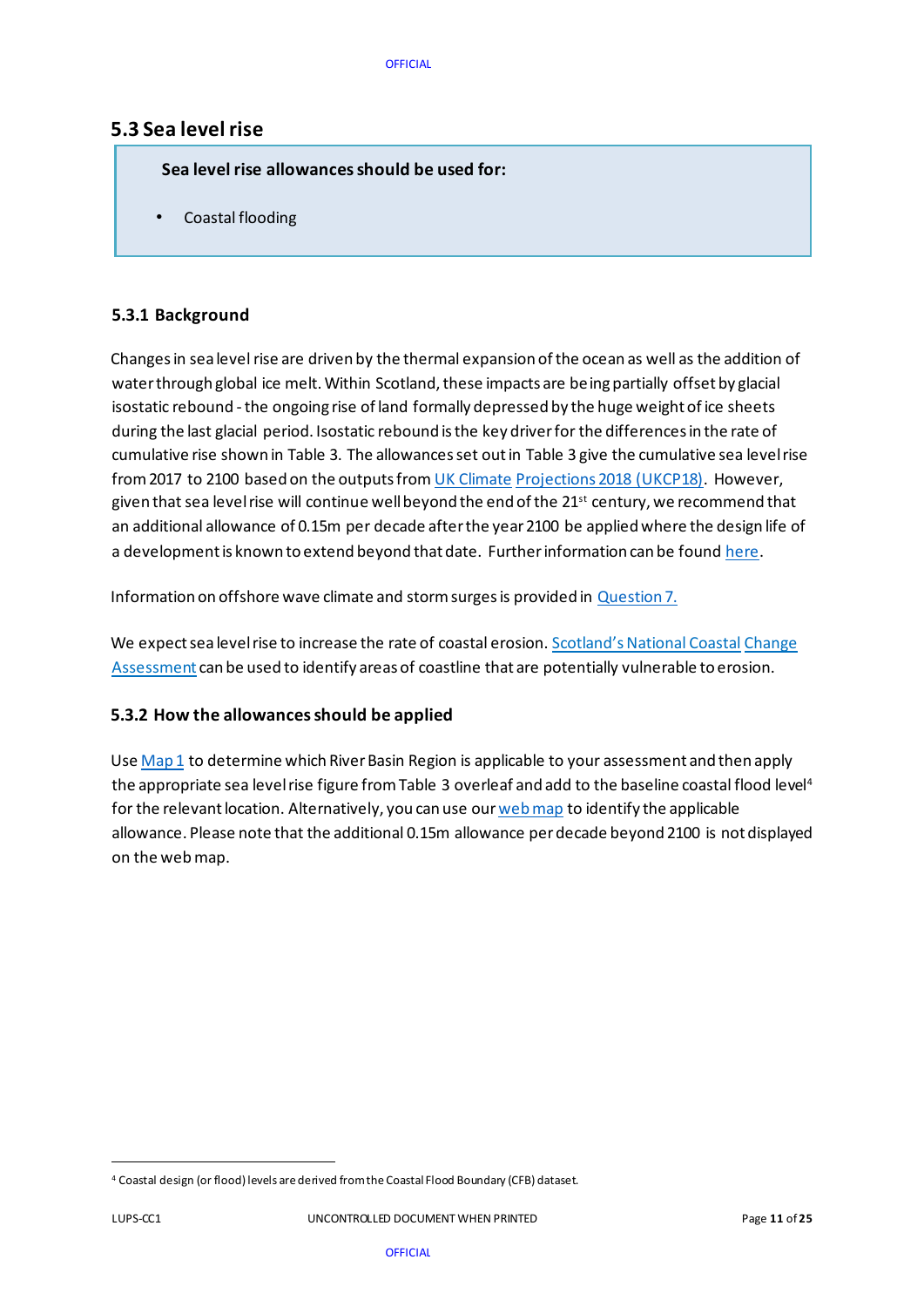|                           | .                                             |
|---------------------------|-----------------------------------------------|
| <b>River Basin Region</b> | Cumulative rise (in metres) from 2017 to 2100 |
| <b>Argyll</b>             | 0.86                                          |
| Clyde                     | 0.85                                          |
| Forth                     | 0.86                                          |
| <b>North-East</b>         | 0.87                                          |
| <b>North Highland</b>     | 0.89                                          |
| Orkney                    | 0.93                                          |
| <b>Shetland</b>           | 1.02                                          |
| Solway                    | 0.88                                          |
| Tay                       | 0.85                                          |
| <b>Tweed</b>              | 0.89                                          |
| <b>Western Isles</b>      | 0.93                                          |
| <b>West Highland</b>      | 0.89                                          |

### **Table 3: Sea level rise allowance by River Basin Region**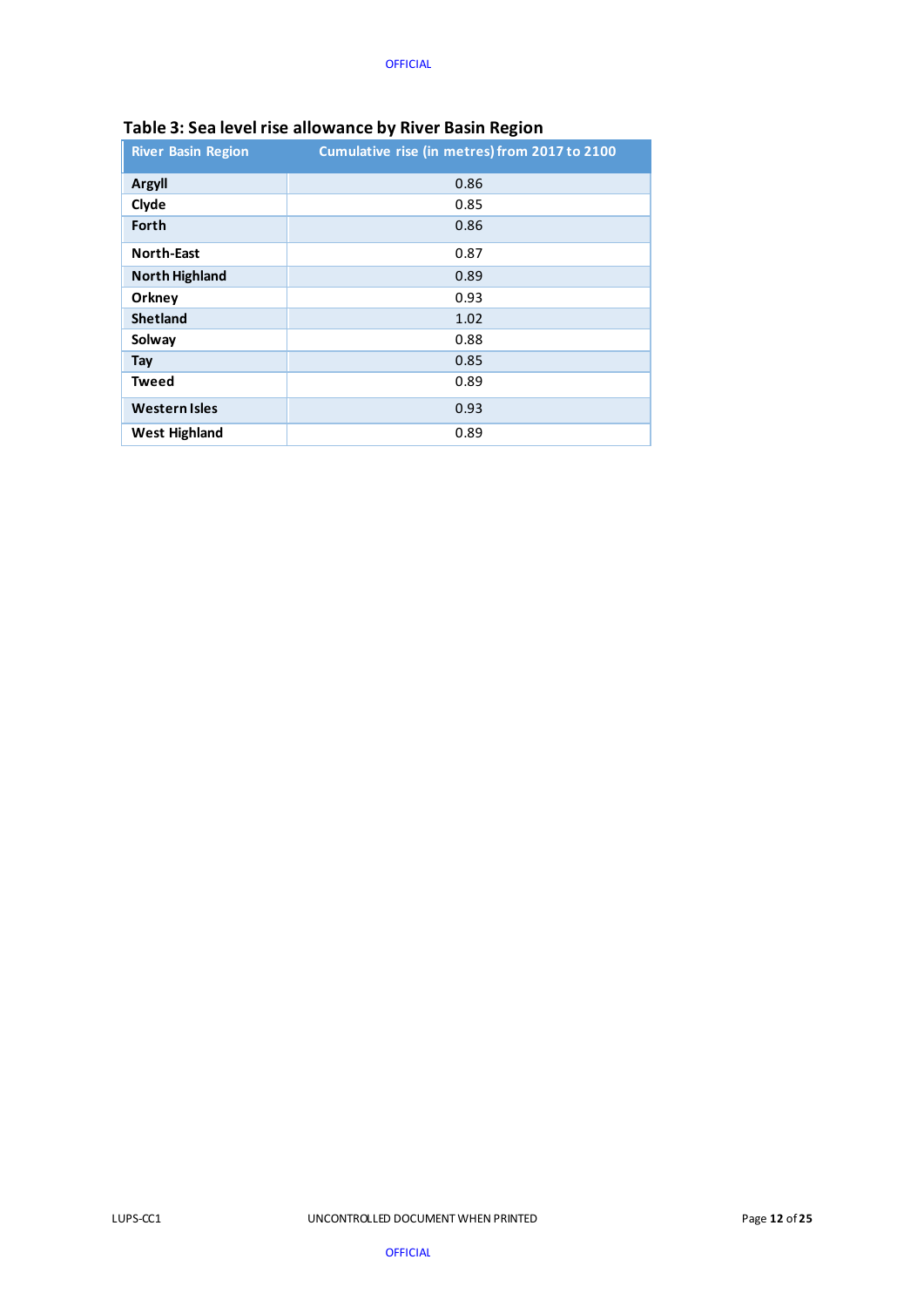#### <span id="page-12-0"></span>**Appendix 1: Worked examples**

#### **Example 1: Fluvial – construction of a new industrial park in Ellon adjacent to the functional flood plain of the River Ythan**

| <b>River Basin Region</b> | Type of allowance      | Applicable climate change uplift value |
|---------------------------|------------------------|----------------------------------------|
| North East Scotland       | <b>Peak river flow</b> | 34%                                    |

**Comments**: Ellon is within a larger river catchment (>50km<sup>2</sup> ) in the North-East River Basin Region. The peak river flow allowance for the North-East Region should therefore be applied, which is 34%.

#### **Example 2: Fluvial - redevelopment of a site in Dornoch for a new craft distillery, next to the bank of a burn**

| <b>River Basin Region</b> | <b>Type of allowance</b> | Applicable climate change uplift value |
|---------------------------|--------------------------|----------------------------------------|
| North Highland            | Peak rainfall intensity  | 42%                                    |

**Comments:** The catchment area of the burn is 8km<sup>2</sup>, which sits within the North Highland River Basin Region. The peak rainfall allowance should therefore be applied, as the catchment is smaller than  $30 \text{km}^2$ .

#### **Example 3: Fluvial – bridge replacement near Maud, Aberdeenshire, on the South Ugie Water**

| <b>River Basin Region</b> | <b>Type of allowance</b> | Applicable climate change uplift value |
|---------------------------|--------------------------|----------------------------------------|
| North East Scotland       | Peak rainfall intensity  | 37% (47% - see comments below)         |

**Comments:** The catchment of the South Ugie Water at the site is 48km2, which sits within the Northeast Scotland River Basin Region. As this is a catchment between 30km2 and 50km2, both the peak river flow (34%) and the peak rainfall intensity allowance (37%) will need to be considered. A rainfall runoff model should be used to apply the rainfall allowance to a baseline scenario, to calculate the resultant percentage increase in flow. Once a percentage increase in flow is calculated using a rainfall runoff model, if it is greater than the peak flow uplift for the area, that should be used instead. The resultant percentage increase in flow can be applied directly to either rainfall runoff or statistical methods of flow estimation in place of the peak flow uplift, based on whichever methods are most appropriate for the catchment – the method for determining the best climate change allowance does not in any way determine the best approach to flow estimation for the catc hment. In this case, applying the 37% rainfall uplift in the ReFH2 model results in a 47% increase in peak flow. As this is higher than the peak river flow uplift (34%), the percentage increase in flow from the rainfall runoff model (47%) should be used, applied to whichever method is best for the catchment hydrology approach.

#### **Example 4: Surface Water – construction of a new care home in a part of Glasgow that is subject to surface water flooding**

| <b>River Basin Region</b> | <b>Type of allowance</b> | Applicable climate change uplift value |
|---------------------------|--------------------------|----------------------------------------|
| <b>Clvde</b>              | Peak rainfall intensity  | 41%                                    |

**Comments:** Glasgow is within the Clyde River Basin Region. The applicable climate change uplift value is therefore 41%.

#### **Example 5: Coastal – conversion of an industrial dockside building to residential use in Leith**

| <b>River Basin Region</b> | <b>Type of allowance</b> | Applicable climate change uplift value |
|---------------------------|--------------------------|----------------------------------------|
| Forth                     | Sea level rise           | 0.86 <sub>m</sub>                      |

**Comments:** The site is affected by coastal flooding and therefore the sea level rise allowance should be used. As Leith falls within the Forth River Basin Region, the appropriate allowance is 0.86m to 2100.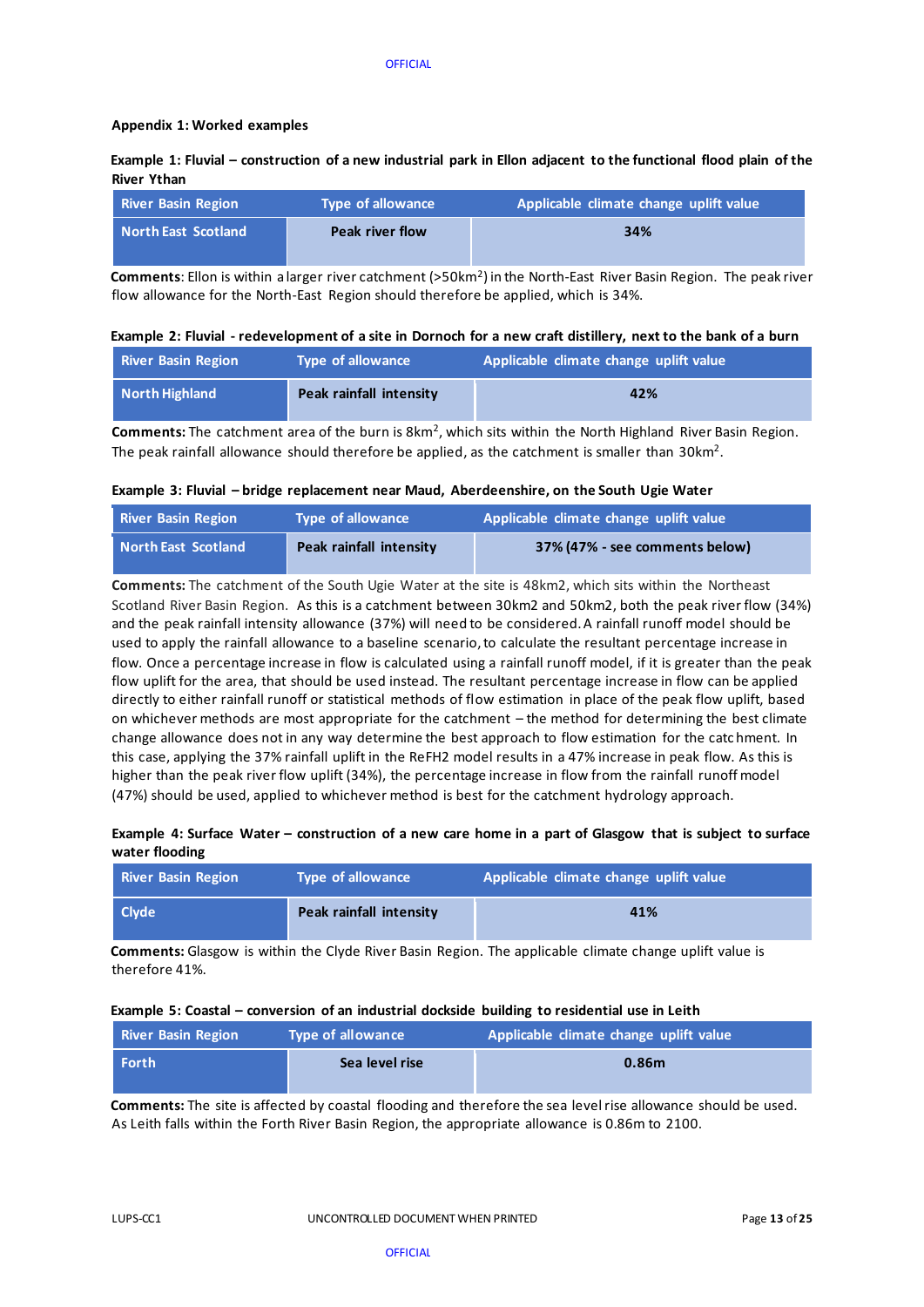# <span id="page-13-0"></span>**Appendix 2: Technical Background Paper**

### <span id="page-13-1"></span>*1. Why does SEPA no longer recommend a universal 20% allowance for climate change?*

For severalyears prior to the publication of Version 1 of this guidance, we recommended a 20% allowance for climate change be applied to Flood Risk Assessments and Strategic Flood Risk Assessments. This was based on Department for Environment, Food & Rural Affairs (DEFRA) guidance published in 2006<sup>5</sup>. However, we now have better scientific information at our disposal, which necessitated the development of our current approach, ensuringour recommendations are based upon the most up-to-date science.

### *2. How does the guidance make use of the UK Climate Projections 2018?*

All three allowances make use of the [UK Climate Projections 2018](https://www.metoffice.gov.uk/research/collaboration/ukcp) [\(UKCP18\),](https://www.metoffice.gov.uk/research/collaboration/ukcp) in different ways.

The allowances for sea level rise use the direct outputs fromthe projections[.](https://www.metoffice.gov.uk/research/collaboration/ukcp) 

For peak river flows, further work was required to translate the UKCP18 projections for rainfall and temperature into allowances for this guidance. The peak river flow allowances are therefore based upon the CEH 2020 $^{\rm 6}$  study, commissioned by the Environment Agency (and contributed to by SEPA to ensure the outputs covered Scotland), and carried out by the UK Centre for Ecology and Hydrology (CEH). The study examined the impact of climate change on fluvial flood peaksfor catchments larger than 100km<sup>2</sup> using the UKCP18 projections. It builds on a number of former research projects, including the earlier CEH 2011  $\,$ study $^{7}$ that was used as the basis for the peak river flow allowances in Version 1 of this guidance. The CEH 2020 study applied a sensitivity framework approach with a national-scale grid-based hydrological model (Grid-to-Grid). Modelled flood response surfaces were produced for every point on a 1km grid with a catchment area ≥100km $^{\text{2}}$ . The study overlaid regional rainfall projections from UKCP18 onto the modelled flood response surfaces to produce probabilistic impacts on flood peaks for any of the 1km river grid cells, for a range of future emissions scenarios, time periods, and return periods (10, 20, 50yr).

For peak rainfall intensity, the allowances are based on the analysis of the UKCP18 local projections published in 2021 by the FUTURE-DRAINAGE project<sup>8</sup>. This project analysed how rainfall depths during the heaviest rainfall events in the climate model simulations changed between the presentday period 1981-2000 and the future period 2061-2080, to develop a set of rainfall uplifts, which can be applied to a present-day depth duration frequency (DDF) model based on observed data.

<sup>5</sup> [Flood and Coastal Defence Appraisal Guidance, FCDPAG3 Economic Appraisal, Supplementary Note to](http://www.sdcg.org.uk/Climate-change-update.pdf) 

[Operating Authorities](http://www.sdcg.org.uk/Climate-change-update.pdf) – [Climate Change Impacts, Department for Environment, Food and Rural Affairs,](http://www.sdcg.org.uk/Climate-change-update.pdf) 2006

<sup>6</sup> Kay, A.L., Rudd, A.C., Fry, M., Nash, G., Allen, S. 2021. Climate change impacts on peak river flows: combining national-scale hydrological modelling and probabilistic projections. Climate Risk Management 31 (2021).

<sup>7</sup> [Kay, A.L., Crooks, S.M., Davies, H.N. and Reynard, N.S. An assessment of the vulnerability of](https://www.sepa.org.uk/media/219493/ceh_report_final_sepa.pdf) Scotland's River catchments and coasts to the [impacts of climate change](https://www.sepa.org.uk/media/219493/ceh_report_final_sepa.pdf) (2011).

<sup>8</sup> FUTURE DRAINAGE: Guidance for Water and Sewerage Companies and Flood Risk Management Authorities: Recommended uplifts for [applying to design storms, 2021, Prepared by Murray Dale, JBA Consulting](https://artefacts.ceda.ac.uk/badc_datadocs/future-drainage/FUTURE_DRAINAGE_Guidance_for_applying_rainfall_uplifts.pdf)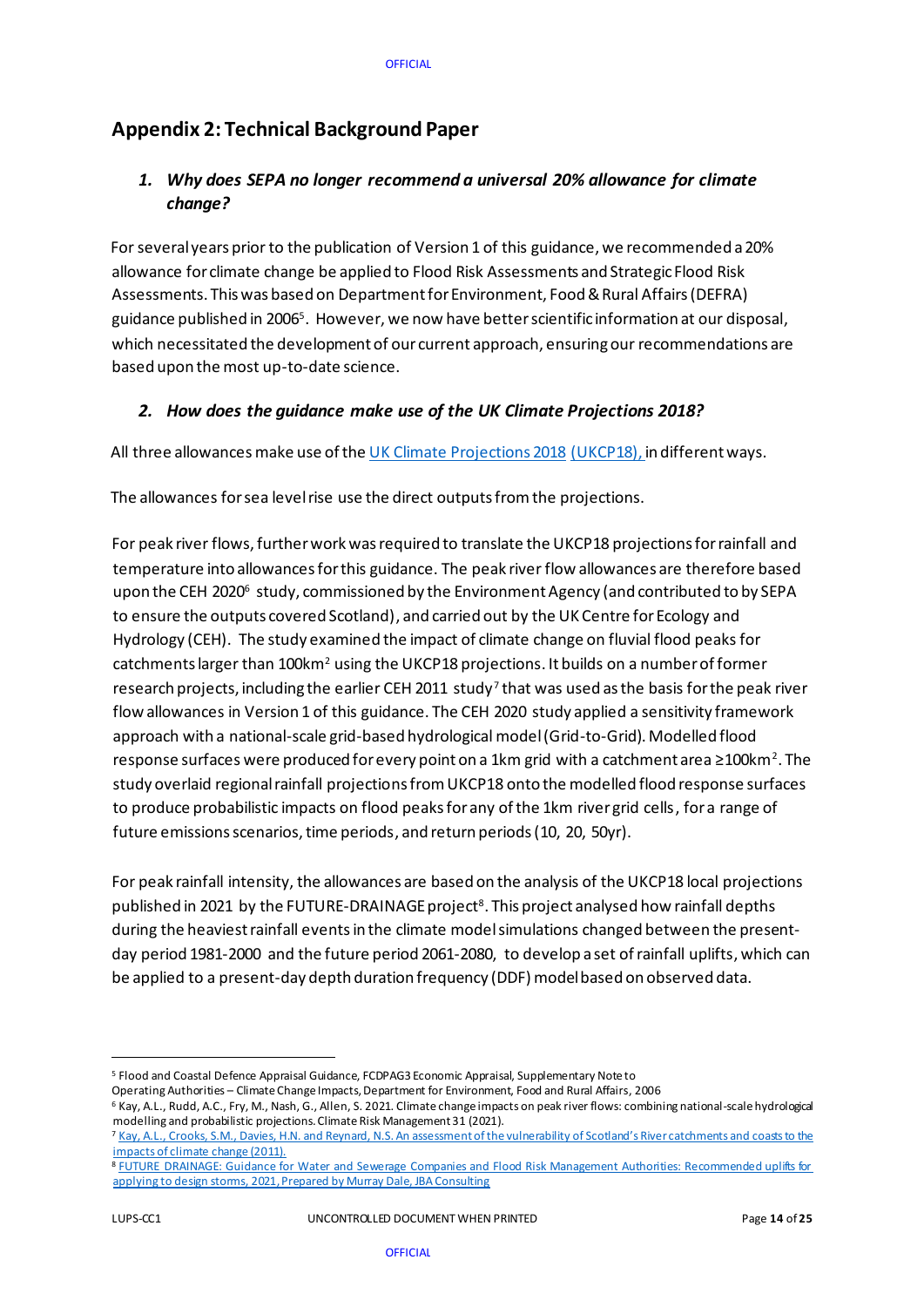### <span id="page-14-0"></span>*3. Which emissions scenarios are used in the guidance?*

All the allowancesin this guidance are based upon UKCP18 data, using Representative Concentration Pathway 8.5 (RCP 8.5), which assumes limited efforts to mitigate climate change, so that greenhouse gas levels in the atmosphere will continue to increase. This scenario is used in the [Intergovernmental Panel on](https://www.ipcc.ch/assessment-report/ar5/) [Climate Change's 5](https://www.ipcc.ch/assessment-report/ar5/) Assessment report(IPCC AR5). In RCP8.5 the best estimate global average temperature rise is 4.3°C above pre-industrial levels by 2100. Further information on the emissions scenarios used in the UK Climate Projections are available throug[h the](https://www.metoffice.gov.uk/research/collaboration/ukcp)  [UKCP18 website.](https://www.metoffice.gov.uk/research/collaboration/ukcp)

In basing the guidance upon this scenario, we acknowledge that the 2015 Paris Agreement commits 137 countries to limiting their carbon emissions with the aim of holding global temperature rise to well below 2°C above pre-industrial levels, and pursuing efforts to limit the rise to below 1.5°C. The Scottish Government is committed to meeting the Paris Agreement through the amended Climate Change (Scotland) Act 2009, which sets a net zero greenhouse gas emissions target for 2045. However, we have opted to base the guidance on this scenario given that the intended nationally determined contributions of those countries signed up to the Paris Agreement suggest that we are currently on a higher emissions pathway than 2°C. We consider this to be an appropriately precautionary approach for this guidance given that it will help to inform significant and long-lasting land use planning decisions.

### *4. UK climate projections, and the studies undertaken by CEH and Newcastle University provide a range of allowances. How have the single allowances in the guidance been selected?*

The allowances in this guidance distil large and complex datasets on how climate change may affect flooding into single value allowances that can easily be applied by land use planners without a background in climate science. Please note that although all allowances are based on a precautionary approach, the climate change projections relevant for different sources of flooding have been calculated in different ways, and so are not directly comparable.

The peak river flow allowances are based on UKCP18 projections. These projections are probabilistic and simulate a wide range of possible climate outcomes for each emissions scenario. The CEH 2020<sup>9</sup> study produced information on the potential range of change in peak flows for severaldifferent flood return periods, future time-slices, and Representative Concentration Pathways, with outputs produced at 1km grid cell resolution. The peak river flow allowances are based on the 67<sup>th</sup> percentile. Following analysis of the study outputs, we determined it was not advisable to use the grid cell data because the climate projections used to derive the flow projections are averaged over river basin regions, so variations in response across a river basin region due to variation in rainfall projections is not captured. Furthermore, the study outputs are based on application of the Grid2Grid hydrological model, which generally performs very well for Scottish catchments, however there is still uncertainty associated with Grid2 Grid. Different hydrological models were compared as

<sup>9</sup> Kay, A.L., Rudd, A.C., Fry, M., Nash, G., Allen, S. 2021. Climate change impacts on peak river flows: combining national-scale hydrological modelling and probabilistic projections. Climate Risk Management 31 (2021).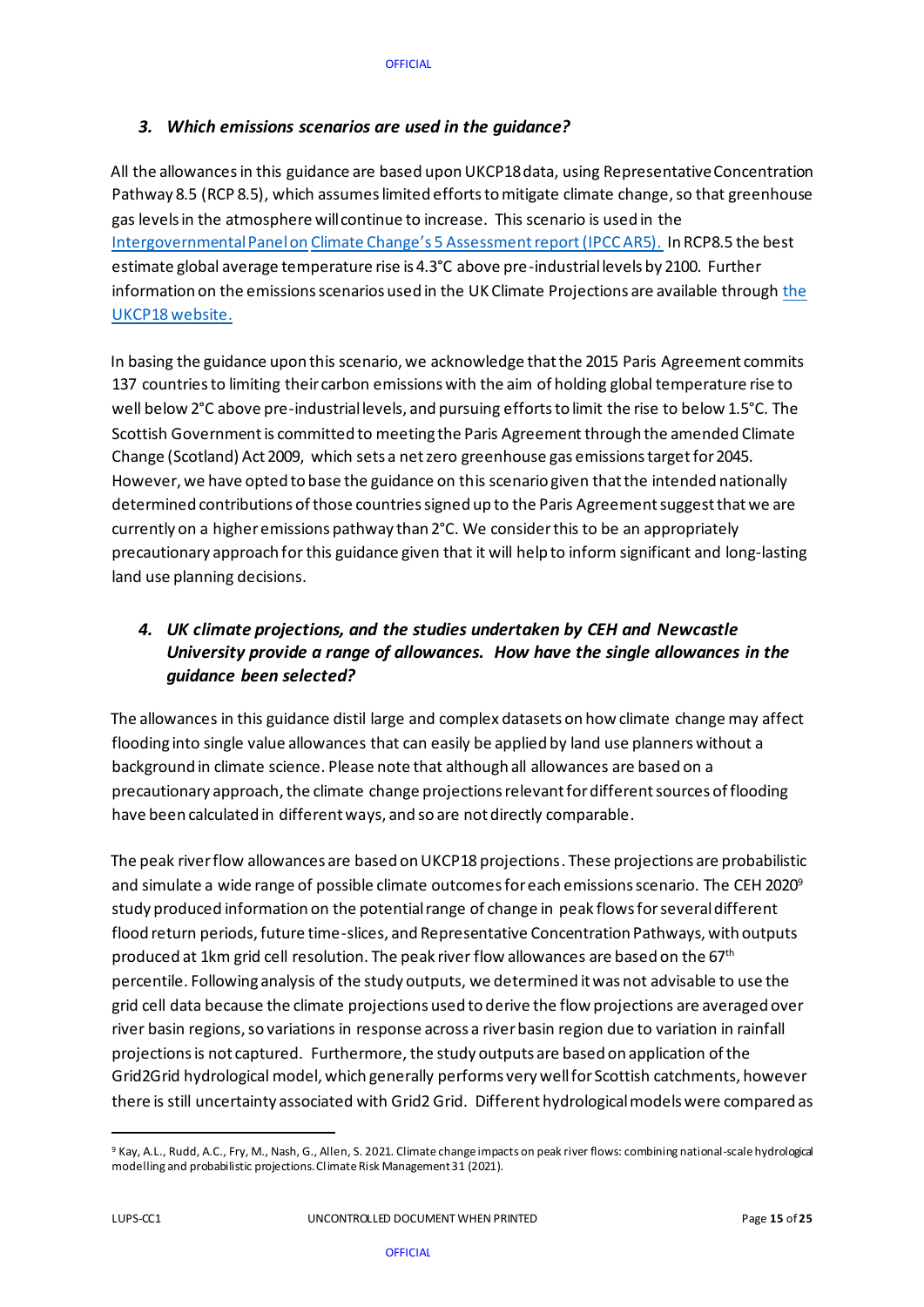a sensitivity test in the CEH study, and in river basin regions where there tended to be more variation in response between neighbouring catchments, there also tends to be a greater sensitivity in the uplifts to the hydrological model used. Taking a river basin average therefore reduces the risk of using grid cell data, which may be either anomalously high or low due to differences in how well the hydrological model is able to predict the actual response for neighbouring catchments, rather than underlying differences between neighbouring catchments. Further information on when we would suggest the grid cell data could be used can be found in [Question 20.](#page-23-1)

For the peak rainfall allowances, direct use of the FUTURE-DRAINAGE project outputs in this guidance was not feasible as the dataset is too complex to be applied by non-climate specialists. The project provided a total 60 sets of uplifts, consisting of 3 return periods (50% (2 year), 3.3% (30 year) and 1% (100 year)), 5 storm durations (1, 3, 6, 12 and 24 hours), 2 future time horizons (2050s and 2070s) and 1 emissions scenario RCP8.5 [\(see Question 3 above](#page-14-0)). The uplifts vary spatially and are provided for 5% contour intervals on a 5km grid across the UK (with the exception of Shetland, which is not covered by the UKCP18 2.2km projections). Guidance provided by the project authorsrecommends that rather than using results from individual grid cells, usersinstead take results from a region (considering the range of values across the region). SEPA therefore analysed the grid-based uplifts on a river basin region basis (to avoid having different spatial units for peak rainfall, flow, and sea level allowances). Our analysis found that using the river basin region averages rather than the grid-based uplifts would result in only small differences in rainfall depths (less than 5%), therefore assessing other options for regionalising the uplifts was not considered necessary. As per Version 1 of this guidance, the peak rainfall allowances are applicable to assessing the impact of climate change on flooding from watercourses in catchments <30km $^{\rm 2}$ , with sensitivity testing applied to the applicability of rainfall or flow allowances for catchments 30-50km<sup>2</sup>. Our analysis showed that in catchments <50 km<sup>2</sup>, the critical storm duration is likely to be 3 hours or shorter. This shows that rainfall uplifts are unlikely to be applied to catchments where the 12 of 24-hour uplift is closest to the critical storm duration, hence only the 1-, 3- and 6-hourdurations need to be considered in the allowances. The analysis also showed that use of a single allowance using the 3-hour duration would be most consistent with taking a precautionary approach. The allowances are based on the 50<sup>th</sup> percentile for the 2070s-time horizon. SEPA's view is that the allowances are appropriate for use up until 2100 because the RCP8.5 emissions scenario is suitably precautionary.

Sea level rise allowances for each River Basin Region have been calculated from the 95th percentiles for sea level rise for 2100 from UKCP18. A percentile describes the proportion of possible scenarios that fall below an allowance level. The 95th percentile is considered very unlikely to be exceeded – it is the point at which 95% of the possible scenarios fall below it and 5% fall above it. These use a simpler approach to quantifying uncertainty than the land projections. However, there is additional uncertainty associated with ice sheet dynamics that is not fully taken account of in the projections – for further details please se[e the UKCP18Marine Report.](https://www.metoffice.gov.uk/pub/data/weather/uk/ukcp18/science-reports/UKCP18-Marine-report.pdf) Under all emissions scenarios, sea level rise continues beyond the end of the 21<sup>st</sup> century, so that the 95<sup>th</sup> percentile for 2100 is lower than the 50<sup>th</sup> percentile (best guess) estimate of sea level rise by 2150 across Scotland. This is demonstrated i[n Figure 1 below,](#page-4-2) which shows sea level rise projections to 2300 for Aberdeen (North East River Basin Region): 2144 is the year at which the 95<sup>th</sup> percentile for 2100 becomes a less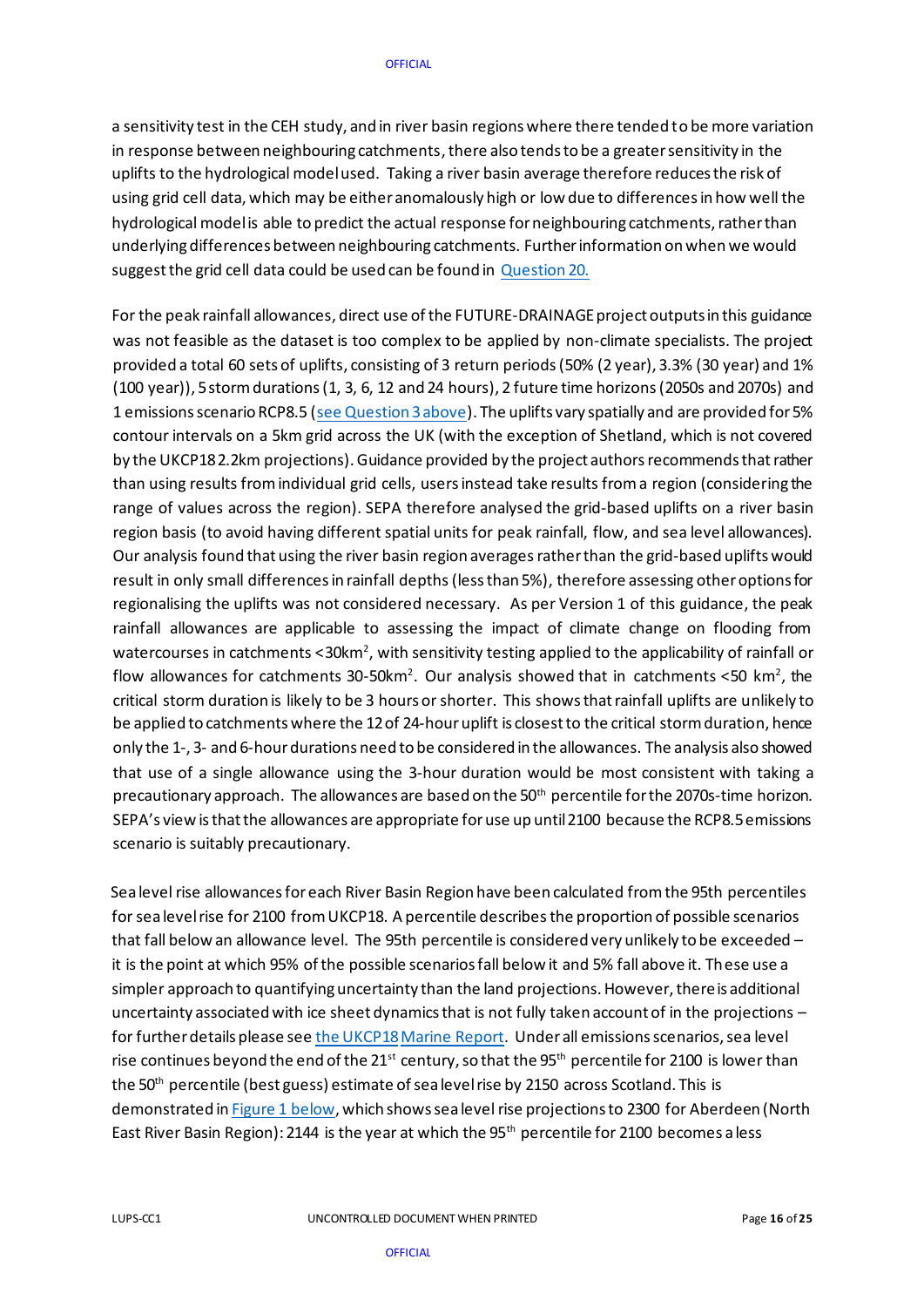conservative estimate than the 50<sup>th</sup> percentile best guess estimate. It is for this reason that we have provided the 95<sup>th</sup> percentile allowances for sea level rise in the guidance.

### **Figure 1: UKCP18 sea level rise projections to 2300 for Aberdeen - the black lines show where the 95th percentile for 2100 becomes lower than the 50th percentile of best guess in the future.**



# *5. How did you select the catchment size thresholds used for the peak river flow and peak rainfall intensity allowances?*

Projections from the CEH 2020 study are only available for catchments with an area greater than  $100$ km<sup>2</sup>. As the driving precipitation data had a daily temporal resolution, it was considered that results would not be reliable for smaller catchments  $^{10}$ . There is a knowledge gap around the projected changes in flood risk for small catchments. Further research will help to resolve this, but for now the catchment size thresholds of 30km $^{\rm 2}$  and 50km $^{\rm 2}$  from Version 1 of the guidance have been retained to inform decisions regarding which allowances to use for catchment sizes smaller than  $100$ km<sup>2</sup>.

### *6. How can I confirm the size of the catchment for the site or area I am interested in?*

Catchment size information can be obtained by registering with The Centre for Ecology & Hydrology'[s](https://fehweb.ceh.ac.uk/) [Flood Estimation Handbook Web](https://fehweb.ceh.ac.uk/) [Service.](https://fehweb.ceh.ac.uk/) 

<sup>10</sup> Kay, A.L., Rudd, A.C., Fry, M., Nash, G., Allen, S. 2021. Climate change impacts on peak river flows: combining national-scale hydrological modelling and probabilistic projections. Climate Risk Management 31 (2020).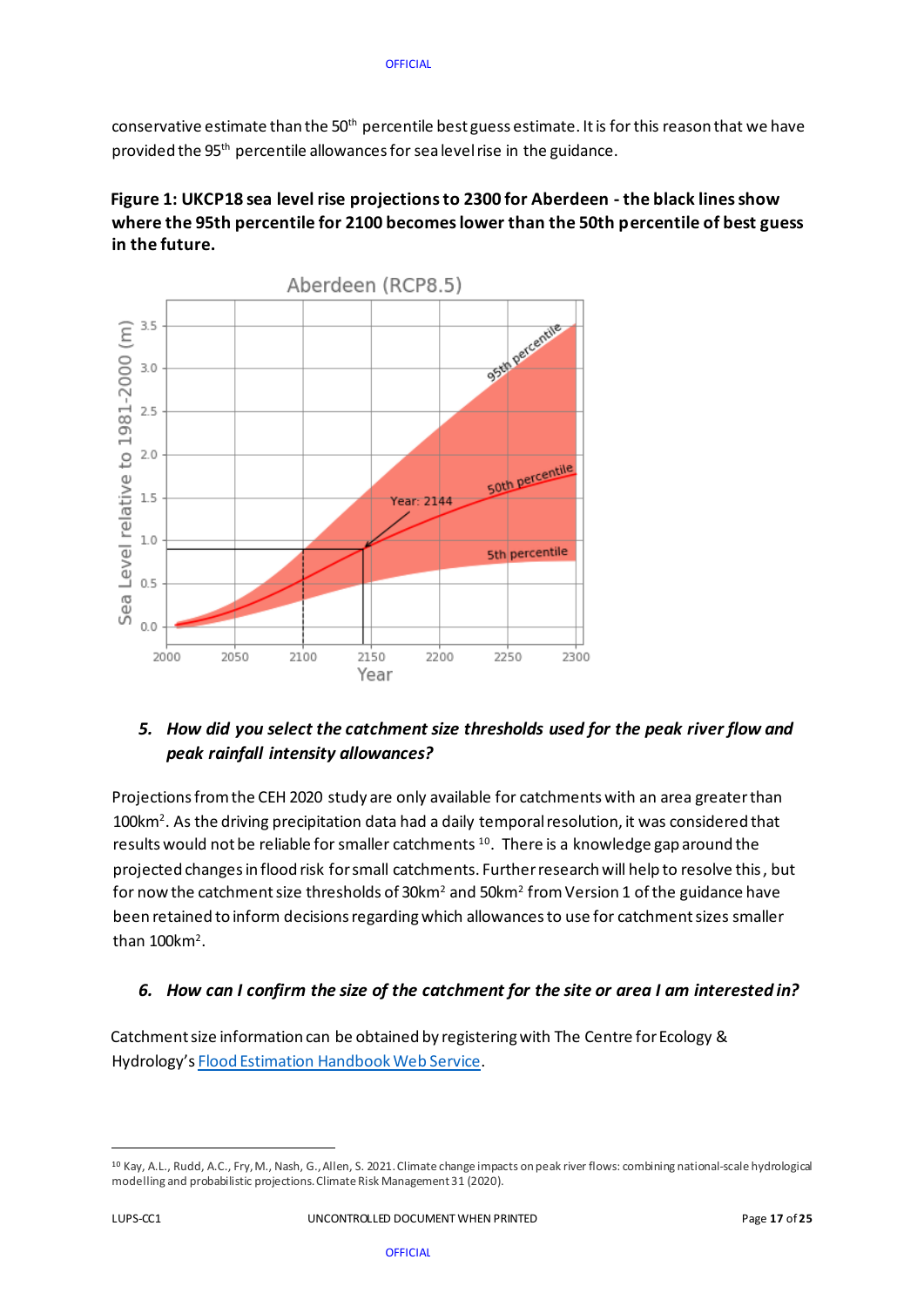### <span id="page-17-1"></span>*7. Why have allowances not been provided for the offshore wave climate or storm surges?*

Changes in the offshore wave climate or the size and number of storm surges affecting Scotland are uncertain but are expected to have a much smaller effect on coastal flood risk than sea level rise. [The UKCP18 Marine Report](https://www.metoffice.gov.uk/pub/data/weather/uk/ukcp18/science-reports/UKCP18-Marine-report.pdf) estimates that changes in extreme sea levels due to changes in storm surge will be an order of magnitude smaller than changes in extreme sea levels due to changes in mean sea level.

The size of waves at the coast is often limited by water depth, so for many sites sensitive to wave overtopping, the increase in mean sea level will have a greater impact on overtopping rates than any change in offshore wave climate. For sites where wave overtopping is expected to be sensitive to changes in the offshore wave climate, a sensitivity test to a 10 - 20% increase in extreme offshore wave heights is recommended based on the range of changes in offshore wave climate reported in the UKCP18 Marine Report.

# *8. The allowances cover the time period until 2100 - how should the allowances be applied to developments with a shorter or longer predicted design life?*

We have provided allowances for between 60 and 80 years from now. We consider it reasonable to assume that most development built now should be designed to last for *at least* that long. However, allowances for other timeframes are available where there is certainty that a particular development has a shorter, fixed design life.

<span id="page-17-0"></span>For sea level rise, allowances for time periods up to 2100 can be taken directly from the UKCP18 user interface for the time period of interest. For the time period beyond 2100, we have recommended an additional allowance of 0.15m per decade i[n section 5.3](#page-10-0) of the guidance, to be applied in addition to the appropriate cumulative rise allowance for 2017 to 2100; for consistency, this was derived from the 95th percentile estimate for RCP8.5. However, given the uncertainty inherent in this estimate, you may consider it more appropriate to use lower percentiles for the time period beyond 2100, dependent upon the adaptability of the proposed development.

For peak rainfall intensity, we recommend sensitivity testing to a higher allowance for developments with a longer design life as set out i[n Question 9.](#page-18-0) For the 2050s, allowances are provided below from the FUTURE-DRAINAGE project. For consistency with the allowances provided in [section 5.2](#page-7-0) of this guidance, it is recommended that the central estimate is used, as follows i[n Table 4:](#page-18-1)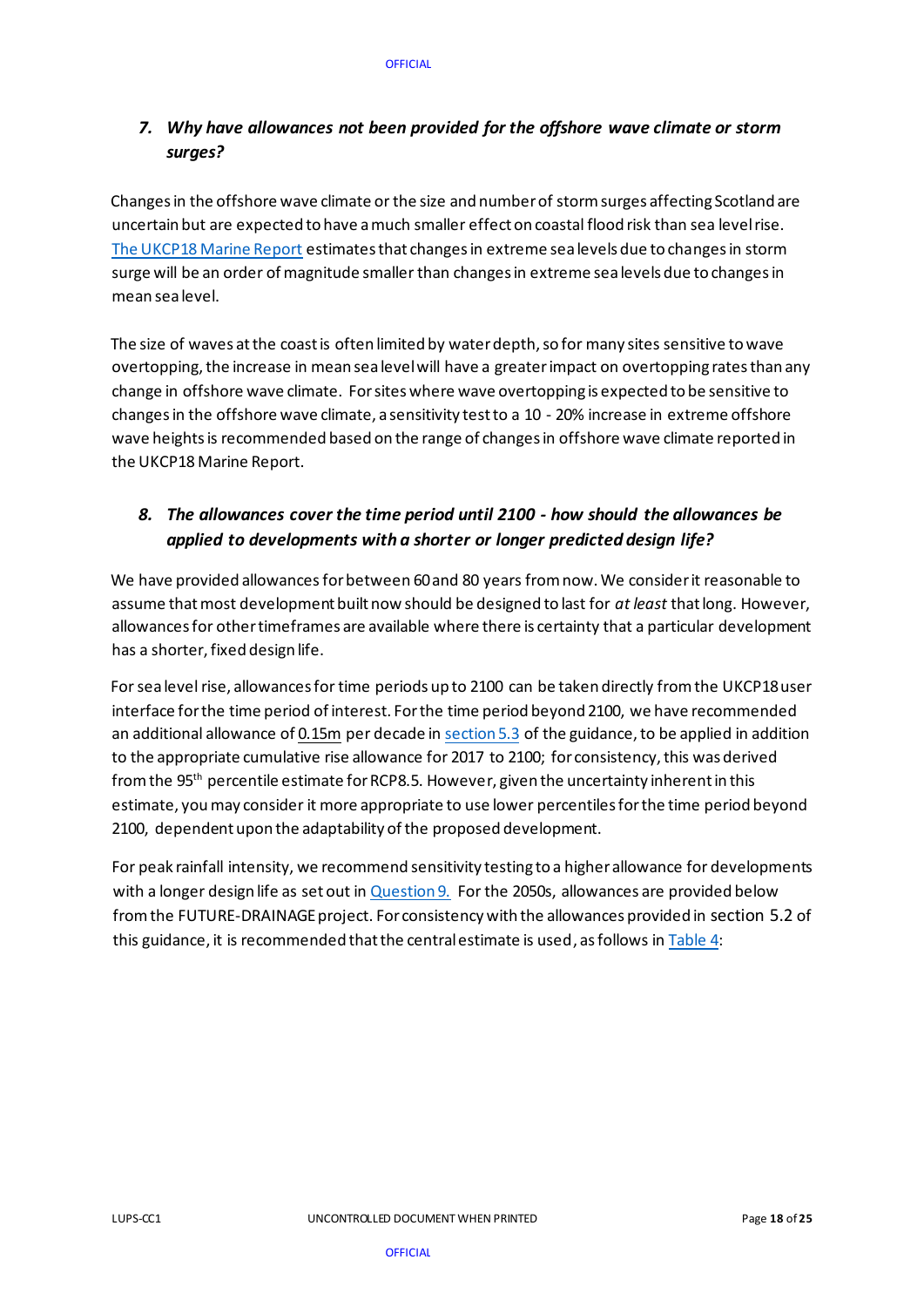| <b>River Basin Region</b>  | For peak rainfall intensity: Total change (%) to the 2050s (using<br>the 50 <sup>th</sup> percentile) |
|----------------------------|-------------------------------------------------------------------------------------------------------|
| <b>Argyll</b>              | 33                                                                                                    |
| Clyde                      | 30                                                                                                    |
| Forth                      | 29                                                                                                    |
| <b>North-East Scotland</b> | 29                                                                                                    |
| <b>North Highland</b>      | 30                                                                                                    |
| Orkney                     | 30                                                                                                    |
| <b>Shetland</b>            | Use Orkney peak rainfall allowance                                                                    |
| Solway                     | 29                                                                                                    |
| Tay                        | 30                                                                                                    |
| <b>Tweed</b>               | 26                                                                                                    |
| <b>Western Isles</b>       | 35                                                                                                    |
| <b>West Highland</b>       | 35                                                                                                    |

### <span id="page-18-1"></span>**Table 4: Peak rainfall intensity allowances for the 2050s, by River Basin Region**

For peak river flows, we have been unable to carry out the analysis required to provide allowances for nearer time periods due to the impact of the 2020 cyber-attack [on our organisation.](https://www.sepa.org.uk/about-us/cyber-attack/) We will update the guidance when we recover the data needed to carry out this analysis. For developments with a longer design-life we recommend sensitivity testing to a higher allowance as i[n Question 9.](#page-18-0)

However, for most development we consider it unlikely that a precise and fixed design life will be known from the outset, and therefore the recommended allowances provide a suitably precautionary approach.

### <span id="page-18-0"></span>*9. How should the allowances be applied to developments that are likely to be particularly vulnerable to climate change?*

For developments that are likely to be particularly vulnerable to climate change, we recommend that additional sensitivity testing be carried out as follows:

- for peak river flows, sensitivity testing is carried out to the 90<sup>th</sup> percentile flow uplift for 2100 for the high emissions scenario from the CEH 2011 study. However, please note that we have been unable to carry out the analysis required to provide these allowances due to the impact of th[e 2020 cyber-attack on our organisation.](https://www.sepa.org.uk/about-us/cyber-attack/) We will update the guidance when we recover the data needed to carry out this analysis.
- for peak rainfall intensity, sensitivity testing is carried out to the 95th percentile for the 2070s from the FUTURE-DRAINAGE project as followsi[n Table 5:](#page-19-0)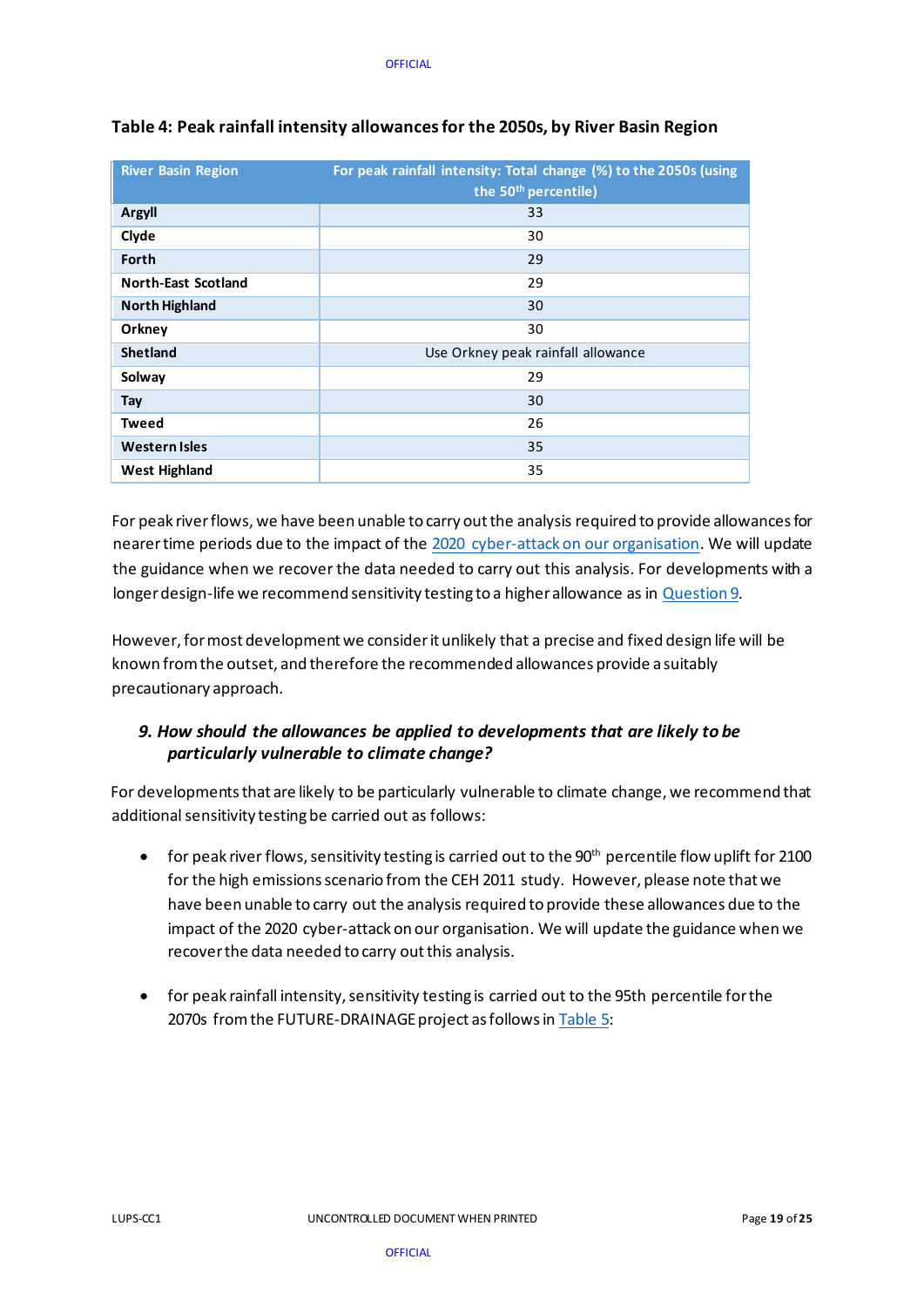| 155011                     |                                                                |
|----------------------------|----------------------------------------------------------------|
| <b>River Basin Region</b>  | For peak rainfall intensity: Total change (%) to the year 2080 |
|                            | (using the 95th percentile)                                    |
| <b>Argyll</b>              | 65                                                             |
| Clyde                      | 57                                                             |
| Forth                      | 55                                                             |
| <b>North-East Scotland</b> | 55                                                             |
| <b>North Highland</b>      | 62                                                             |
| Orkney                     | 63                                                             |
| <b>Shetland</b>            | Use Orkney peak rainfall allowance                             |
| Solway                     | 52                                                             |
| Tay                        | 55                                                             |
| <b>Tweed</b>               | 50                                                             |
| <b>Western Isles</b>       | 69                                                             |
| <b>West Highland</b>       | 69                                                             |

<span id="page-19-0"></span>**Table 5: Peak rainfall intensity allowances for the 2070s 95th percentile, by River Basin Region** 

• for sea level rise, sensitivity testing is carried out to the H++ sea level rise estimate from UKCP0911. Beyond 2100, the higher estimate of the 95th percentile from the UKCP18 exploratory projections for RCP8.5 and the UKCP09 H++ estimate should be used.

### *10. When will the guidance be updated?*

The guidance will be updated based upon feedback from users and as new evidence on climate science evolves. When the guidance is updated, we will inform key stakeholders including flood risk consultants and planning authorities.

### *11. Are the allowances in the guidance available in mapped form?*

The allowances are available to view in mapped for[m here.](https://scottishepa.maps.arcgis.com/apps/webappviewer/index.html?id=2ddf84e295334f6b93bd0dbbb9ad7417)

SEPA published Future Flood Maps in 2020 (referred to as the maps hereafter), which for the first time provide information on how the areas at risk of river or coastal flooding in a 0.5% Annual Exceedance Probability event may change due to climate change. However, the climate change uplifts used in the maps are based upon different projections to those used in this guidance .

For coastal flooding, the maps use allowances that are smaller than those in this guidance. For fluvial flooding, for larger catchments the maps were generally consistent with Version 1 of this guidance but are generally smaller than the updated allowances in this guidance. There remain differences in the uplifts for smaller catchments between the maps and the guidance. These differences exist because both the maps and the guidance are based on UK climate projections, which are frequently refined over time due to improvements in both our understanding of the climate system and to climate modelling. Work required to update the maps in line with the projections is more resource-

<sup>&</sup>lt;sup>11</sup> UK Climate Projections science report: Marine and coastal projections, Met Office Hadley Centre, Exeter, UK Lowe et al., 2009.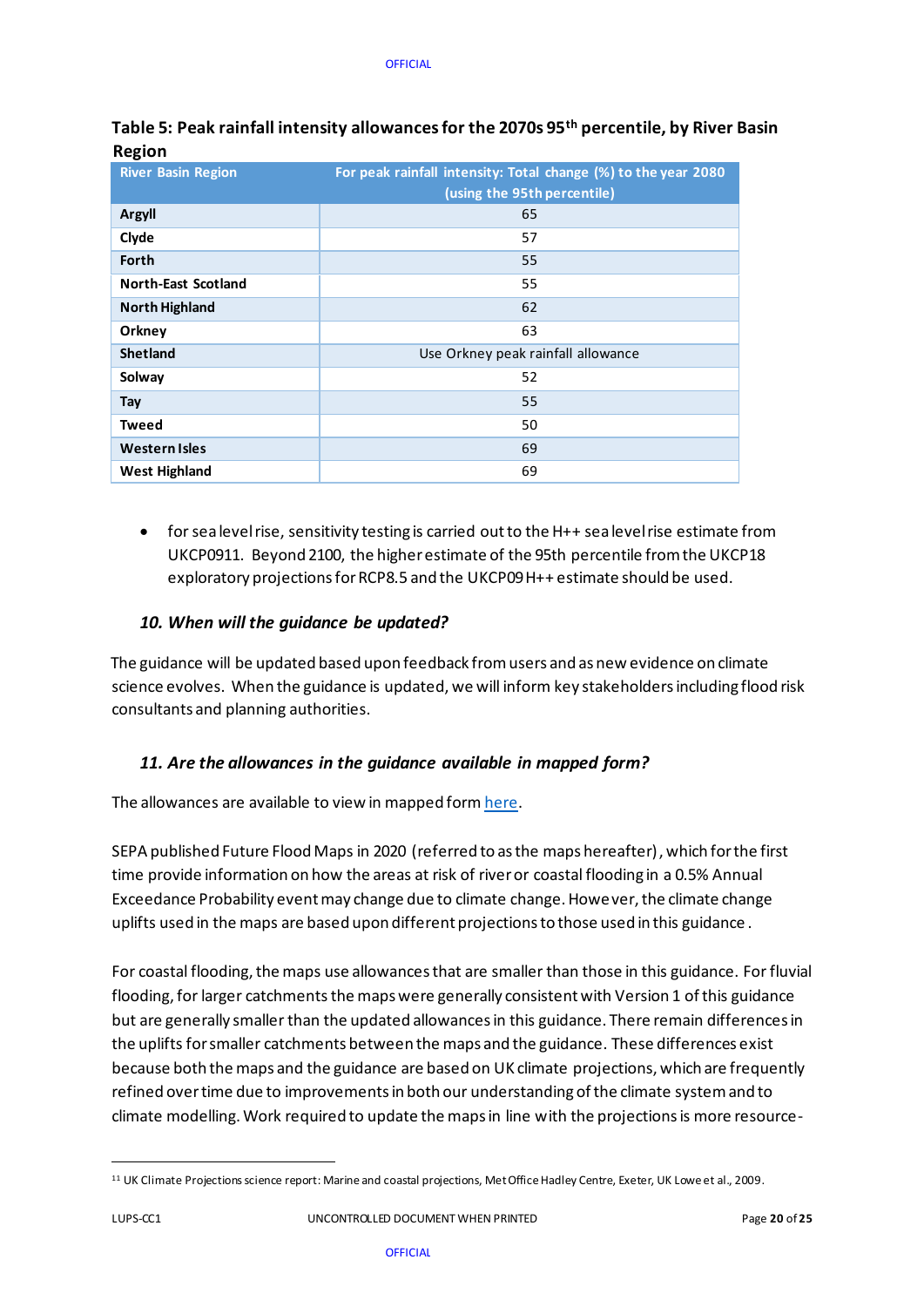intensive than that required to update the guidance. For more detail on the differences between the Future Flood Maps and the guidance, see the explanatory note availabl[e here.](https://www.sepa.org.uk/media/534707/explanatory-note.pdf) A future surface water flood map has not been published at the current time. It is intended to publish a surface water Future Flood Map in a future release of the SEPA Flood Maps.

# *12. How does the guidance link to SEPA's Technical Flood Risk Guidance fo[r](https://www.sepa.org.uk/media/162602/ss-nfr-p-002-technical-flood-risk-guidance-for-stakeholders.pdf) [Stakeholders?](https://www.sepa.org.uk/media/162602/ss-nfr-p-002-technical-flood-risk-guidance-for-stakeholders.pdf)*

We have updated [SEPA's Technical Flood Risk Guidance for Stakeholders](https://www.sepa.org.uk/media/162602/ss-nfr-p-002-technical-flood-risk-guidance-for-stakeholders.pdf) to make reference to Version 2 of this guidance.

### *13. How does this guidance relate to the climate change allowance require[d](https://www.sepa.org.uk/media/162837/lups-bp-gu2a-land-use-planning-background-paper-on-flood-risk.pdf) in SEPA'[s](https://www.sepa.org.uk/media/162837/lups-bp-gu2a-land-use-planning-background-paper-on-flood-risk.pdf) Planning Guidance on Development Protected by Flood Protectio[n](https://www.sepa.org.uk/media/162837/lups-bp-gu2a-land-use-planning-background-paper-on-flood-risk.pdf) [Schemes?](https://www.sepa.org.uk/media/162837/lups-bp-gu2a-land-use-planning-background-paper-on-flood-risk.pdf)*

Ou[r planning guidance](https://www.sepa.org.uk/media/162837/lups-bp-gu2a-land-use-planning-background-paper-on-flood-risk.pdf) sets out our position on development protected by flood protection schemes. For certain types of development, we require an allowance for climate change to be included in the standard of protection offered by a scheme. Prior to the publication of Version 1 of this guidance, our requirement wasfor a 20% allowance for climate change, based on DEFRA guidance as explained i[n Question 1.](#page-13-1) In the short to medium term, we consider it pragmatic to continue to require a 20% allowance as a minimum, with the allowances set out in this guidance that are greater than 20% being recommendations only. In the longer term, we will review how well the new allowances are being understood and utilised by stakeholders, and in consultation with key partners, consider revisiting our approach.

In the meantime, planning authorities should carefully consider the implications of applying the 'minimum 20%' climate change allowance to development protected by flood protection schemes. In particular, planning authorities should consider the intended design life of the proposed development if known, whether the flood protection scheme can be adapted to increase its standard of protection at a later date, and the magnitude of the variation between the 'minimum 20%' and the new recommended allowance (for example the peak river flow allowance for the River Clyde is 49%, considerably higher than 20%).

# *14. Does the guidance apply to modelling climate change allowances for new flood risk management measures?*

Due to the uncertainties in projecting future levels of flood risk, the Scottish Government Options [Appraisal Guidance for Flood Risk Management](https://www.gov.scot/publications/guidance-support-sepa-responsible-authorities/) recommends that flood protection measures are designed, wherever possible, so that they can be adapted in future (this is known as a managed adaptive approach). Adaptation plans allow for the planning and preparation of flood risk management measures, that can adjust efficiently as the future climate change and science progresses and more information on risk becomes available. Such plans can be made up of a serie s of actions that might be taken at various points in time. Potential flood risk management measures are therefore likely to require assessment against a number of different future scenarios and timescales including a credible worst case – so although use of the same climate change projections that have been used to develop this guidance is also recommended for flood schemes, it is not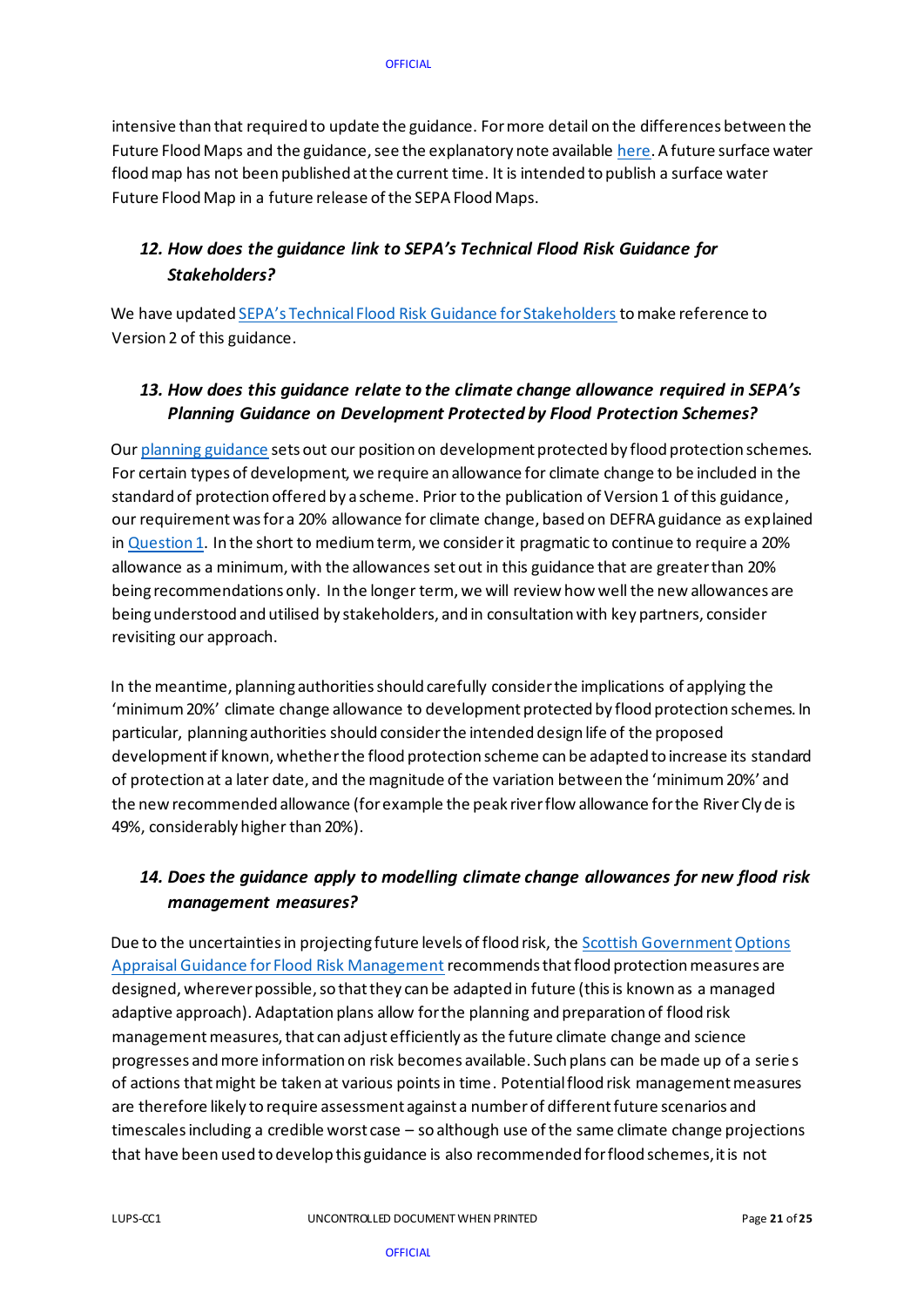recommended that flood protection measures are solely tested against a single climate change allowance.

We are currently developing separate advice on the application of climate change allowances for flood risk management measures. In the meantime, the adaptability of measures should be tested against a range of emissions scenarios, probability levels and timeframes, including a reasonable worst case, from the following sources:

- Fluvial: CEH 2020 study
- Pluvial: FUTURE-DRAINAGE 2021 project $12$
- Sea Level Rise: UKCP18<sup>13</sup>

# *15. Why are projected changes derived from less than a 200yr return period recommended for application to the 200yr return period flows?*

The CEH 2020 study provides projected changes in peak flows with return periods of 10, 20 and 50 years. Changes in peak flows for larger return periods such as the 200-year could not be calculated directly using the study methodology, however, the change in the 200-year event is expected to be similar to the change in the 50-year event as these are both large flood events thatwould be expected to have similar flooding mechanisms. As such the projections for the 50-yearevent are recommended in this guidance for use with the 200-year peak flows.

For the FUTURE-DRAINAGE project, outputs for the 200-year return period could also not be produced directly as the climate model simulations are too short to allow this analysis. However, the project authors have advised that the 100-year return period uplifts can be used as a proxy for the 200-year uplifts. Analysis of the FUTURE-DRAINAGE project uplifts by SEPA found that although uplifts increase with return period the difference between the 30-year and 2-year uplift is much greater than the difference between the 30-year and 100-year uplifts for the 3-hour storm duration used in this guidance, and hence the 200-year uplift is expected to be similar to the 100-year uplift.

# *16. Why have some areas changed peak river flow allowance river basin region since Version 1 of the guidance?*

In Version 1 of the guidance peak river flow allowances were provided for river basin regions consistent with those used in UK Climate Projections 2009 (UKCP09).

Peak river flow allowances are now provided for river basin regions from the more recent UK Climate Projections 2018 (UKCP18). This provides consistency with the spatial unit of the regional rainfall projections from UKCP18 that were used in the CEH 2020 study.

The UKCP18 river basin regions contain a small number of changes to river basin regionsrelative to the UKCP09 river basin regions.

<sup>&</sup>lt;sup>12</sup> The FUTURE-DRAINAGE data can be obtained from t[he CEDA catalogue](https://catalogue.ceda.ac.uk/uuid/5f5f16cf7373468f802fa763c9a9c832)

<sup>&</sup>lt;sup>13</sup> The UKCP18 sea level rise projections can be obtained from th[e UKCP18 user interface](https://ukclimateprojections-ui.metoffice.gov.uk/ui/home)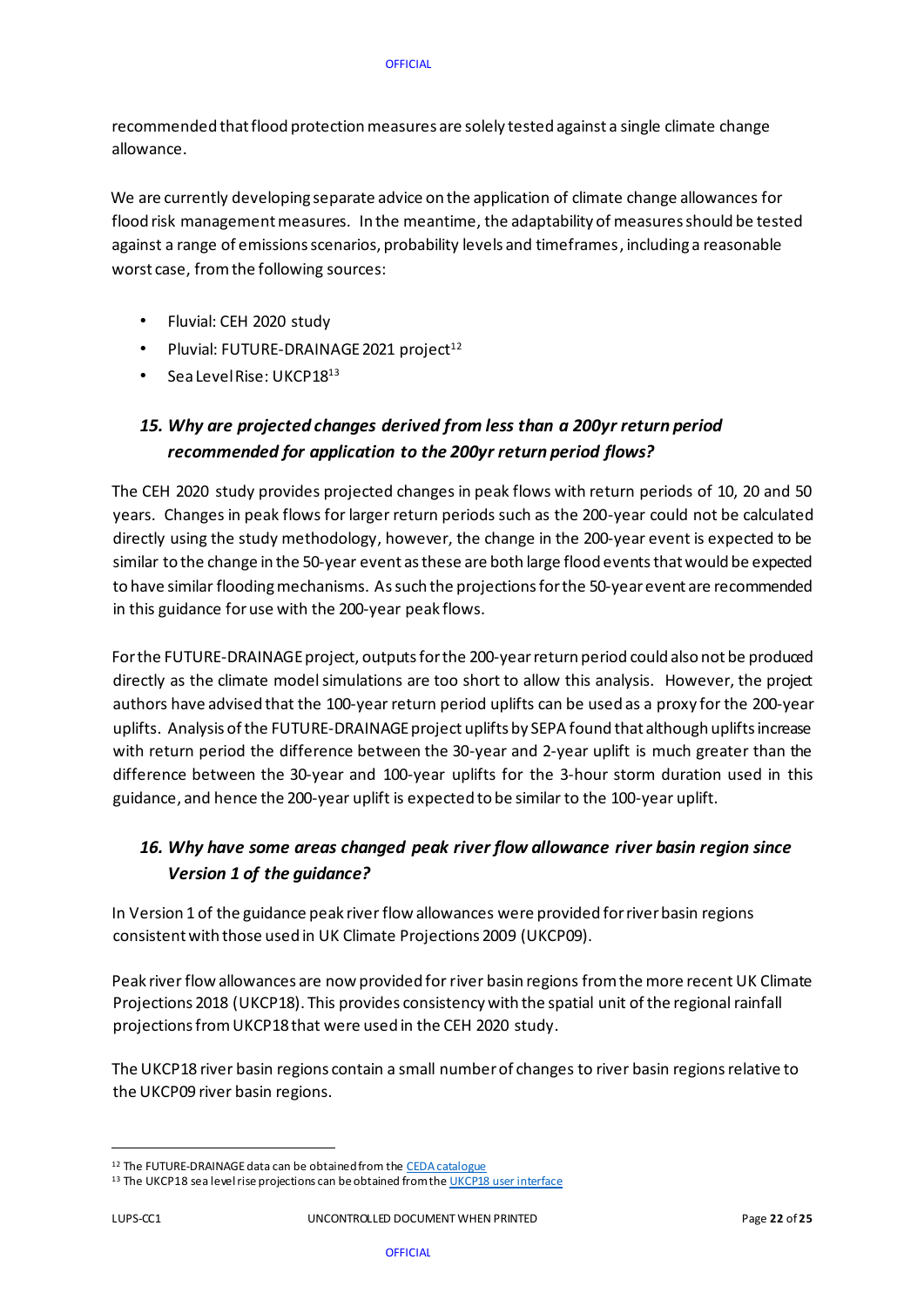To work out which river basin region to use, users are recommended to check Map 1 in the guidance or access the web ma[p.](https://sepaweb.maps.arcgis.com/apps/webappviewer/index.html?id=a01f82dbc66145f4a4b558d7b840f51a&extent=-2086266.4068%2C6926044.231%2C1044594.2717%2C9056497.0833%2C102100) Alternatively, the UKCP18 river basin region shapefile is available under an Open Government Licence (see th[e UKCP Guidance: Data availability, access and formats](https://www.metoffice.gov.uk/binaries/content/assets/metofficegovuk/pdf/research/ukcp/ukcp18_data_availability_jul-2021.pdf) page 7 for further information).

### *17. Why are peak river flow allowances not available for Orkney and Shetland? Why are you recommending use of the Orkney peak rainfall allowance for Shetland?*

The underlying data from the CEH 2020  $\,\mathrm{study^{14}}$ , which was used to generate the recommended allowances in this guidance, was available only for catchments with an area greater than 100km $^{\text{2}}$ . All catchments in Orkney and Shetland are smaller than 100km $^{\text{2}}$ . We are therefore recommending that peak rainfall allowances are used for Orkney and Shetland.

The UKCP18 2.2km resolution projections do not cover Shetland as it sits at the edge of the model area, and hence is not covered by the FUTURE-DRAINAGE project. Analysis of the FUTURE-DRAINAGE uplifts shows that uplifts are greater for the north and west of the UK, so that in the absence of other information we are recommending use of the uplift from Orkney as this is the nearest area for which data is available to Shetland. We will update this guidance in future if and when data for Shetland becomes available.

# *18. Why are you recommending use of the West Highland peak rainfall and flow allowances for the Western Isles?*

The Western Isles is within the UKCP West Highland river basin region. The climate projections to derive the flow allowances are averages over UKCP river basin regions, and hence do not support differentiating between the Western Isles and the West Highlands for the flow projections. The FUTURE-DRAINAGE uplifts have been analysed both for the UKCP West Highland river basin region (Western Isles and West Highlands combined), and for the Western Isles and West Highlands as separate regions. The central estimate (50th percentile) 100-year 3-hour storm duration uplift used for the allowances is the same for UKCP West Highland river basin region, the Western Isles and the West Highlands, while the 95<sup>th</sup> percentile estimate for the Western Isles and West Highlands are both within 3% of that for the whole UKCP West Highland river basin region average. Use of the same rainfall allowance across the entire of the UKCP West Highland River basin region is therefore recommended for consistency with the spatial unit used for the flow uplifts. Separate sea level rise allowances are given for the Western Isles as projections for sea level rise are higher for the Western Isles than the West Highlands.

### *19. Why are different time horizons used for the allowances?*

The allowances for all flood sources are based on projected changes for the end of this century. The peak flow allowances use a 30-year epoch covering the period 2070 to 2099 and are therefore described as covering the period to 2100. The peak rainfall allowances use the period 2061-2080 and

<sup>14</sup> Kay, A.L., Rudd, A.C., Fry, M., Nash, G., Allen, S. 2021. Climate change impacts on peak river flows: combining national-scale hydrological modelling and probabilistic projections. Climate Risk Management 31 (2020).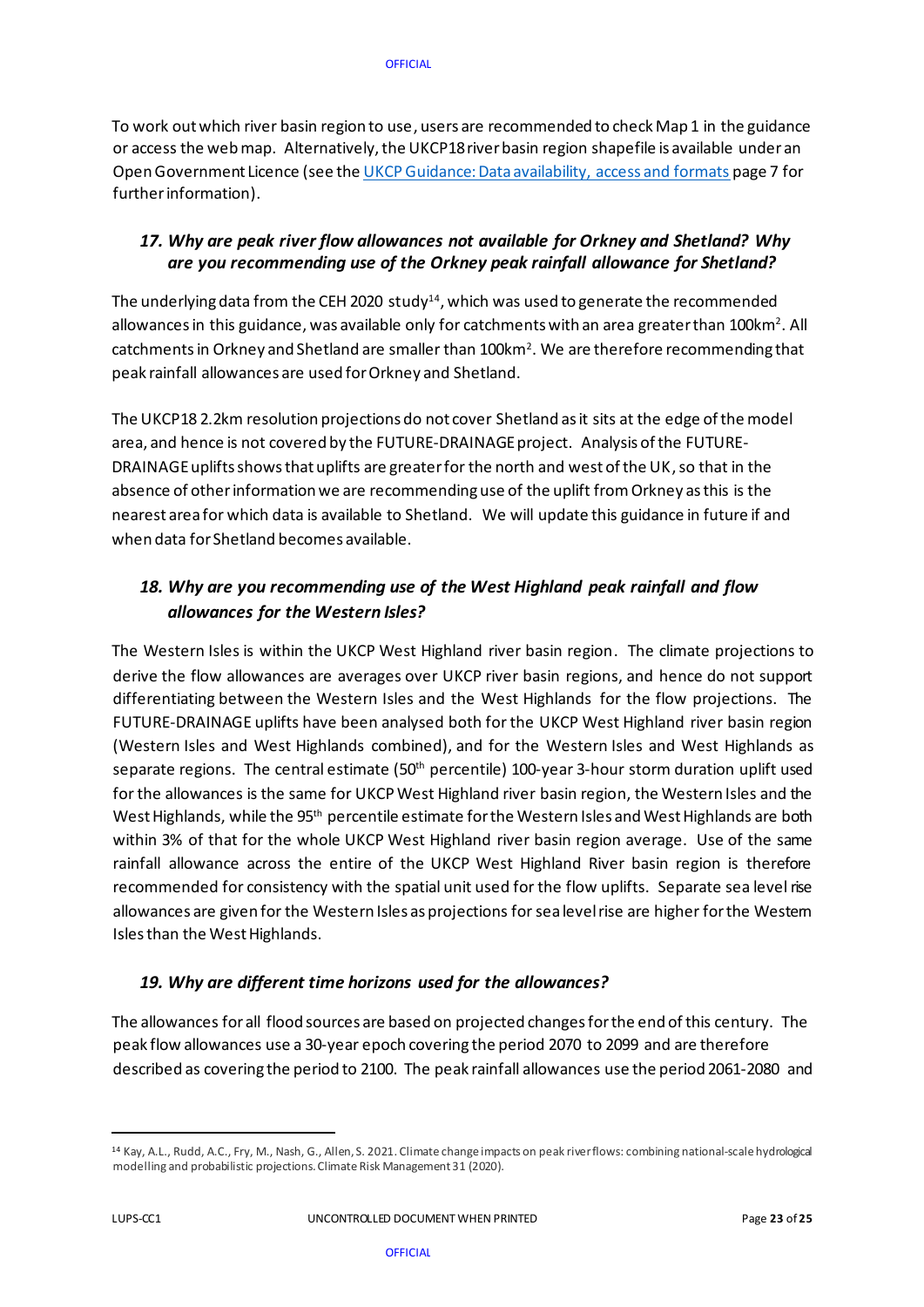are so described as covering the period to 2080. The coastal allowances show a cumulative sea level rise in metres from 2017 to 2100.

A shorter time horizon is used for the rainfall allowances as the latest period available in the UKCP18 2.2km resolution projections used to develop the rainfall allowances is the period 2061-2080.

### <span id="page-23-1"></span>*20. Are there instances where use of the grid cell allowances for peak flows would be more appropriate than the recommended regional allowances?*

The use of grid cell uplift data may be appropriate to use as an alternative where uncertainty associated with the climate change allowances is greater than uncertainty in the present day flow estimates, i.e., where there is high confidence in present day flood estimates (that is to say, the difference between the climate change uplifts is larger than the uncertainty in the present-day flood frequency estimates), and the modelling analysis is not sensitive to other factors such as roughness, coefficients etc.; AND; there is a clear hydrological reason why the catchment might be expected to respond differently to climate change than the way suggested by the river basin region average, and there is confidence that the underlying grid2grid hydrological model is robust for that catchment (for example, there may be issues with the way in which grid2grid represents snow melt, peat, or flashy catchments). The grid cell uplift data can be found here[: https://eip.ceh.ac.uk/hydrology/cc](https://eur01.safelinks.protection.outlook.com/?url=https%3A%2F%2Feip.ceh.ac.uk%2Fhydrology%2Fcc-impacts%2F&data=04%7C01%7Cfiona.mclay%40sepa.org.uk%7Caa0fa639ed8447853d3408da011011ee%7C5cf26d65cf464c72ba827577d9c2d7ab%7C0%7C0%7C637823465806848415%7CUnknown%7CTWFpbGZsb3d8eyJWIjoiMC4wLjAwMDAiLCJQIjoiV2luMzIiLCJBTiI6Ik1haWwiLCJXVCI6Mn0%3D%7C3000&sdata=YILDM%2BYO1MyE%2BSaNsBM%2BJfRJavZCAbnKKmhLro2L%2BRg%3D&reserved=0)[impacts/](https://eur01.safelinks.protection.outlook.com/?url=https%3A%2F%2Feip.ceh.ac.uk%2Fhydrology%2Fcc-impacts%2F&data=04%7C01%7Cfiona.mclay%40sepa.org.uk%7Caa0fa639ed8447853d3408da011011ee%7C5cf26d65cf464c72ba827577d9c2d7ab%7C0%7C0%7C637823465806848415%7CUnknown%7CTWFpbGZsb3d8eyJWIjoiMC4wLjAwMDAiLCJQIjoiV2luMzIiLCJBTiI6Ik1haWwiLCJXVCI6Mn0%3D%7C3000&sdata=YILDM%2BYO1MyE%2BSaNsBM%2BJfRJavZCAbnKKmhLro2L%2BRg%3D&reserved=0)

# <span id="page-23-0"></span>*21. How do I apply the rainfall uplifts to a statistical flood frequency estimate? How do I apply the flow uplifts if I am using a flood frequency estimate from a rainfall runoff model?*

If using a rainfall uplift with a statistical flood frequency estimate, the rainfall uplift should be applied within an appropriate rainfall runoff model in order to determine the % change in peak flow for the 200-year event (by comparing the baseline 200-year estimate with the 200-year estimate with the rainfall uplift applied). This flow difference should then be applied to the statistical estimate in the same way as a flow uplift would be.

If using a flow uplift with a flood frequency estimate from a rainfall runoff model, the rainfall input to the rainfall runoff model should be left unchanged and the rainfall runoff model output hydrograph should be scaled by the flow uplift.